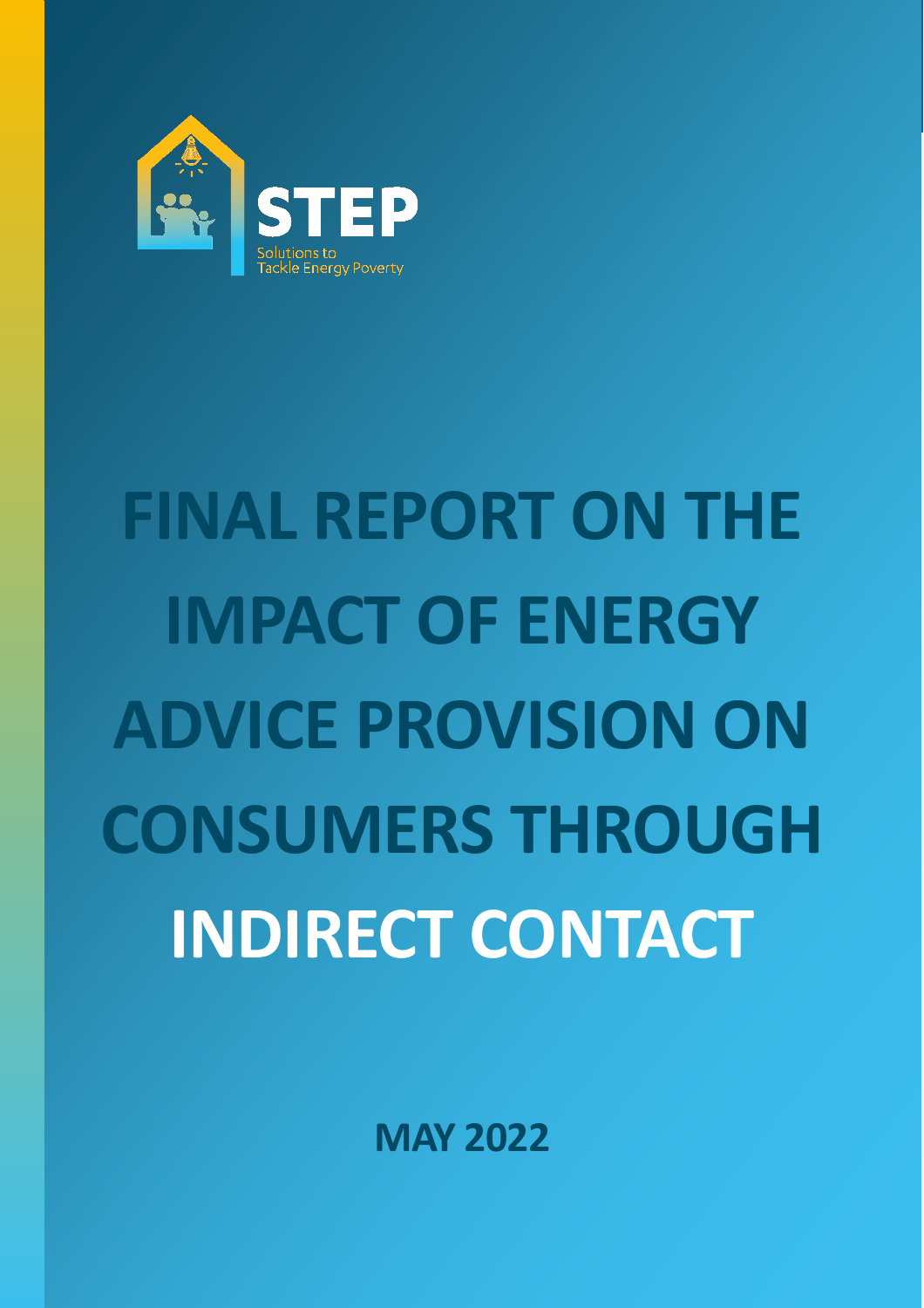

# <span id="page-1-0"></span>**ABOUT THE PROJECT**

Solutions to Tackle Energy Poverty (STEP) is a project to develop a simple, innovative and replicable model of measures to address energy poverty.

The project covers some of the **[countries](https://www.stepenergy.eu/partners/)** with the **[highest rates of](https://www.energypoverty.eu/)  [energy poverty in Europe](https://www.energypoverty.eu/)**. These are Bulgaria, Cyprus, Czech Republic, Latvia, Lithuania, Poland, Portugal, Slovakia and the United Kingdom.



### **There are three specific objectives:**

- To get consumer groups and frontline organisations, who advise people on a range of issues such as financial or health-related ones, to partner and deliver **[advice](https://www.stepenergy.eu/news/)** to energy poor consumers.
- To help energy poor consumers across the 9 countries save energy and improve their living standard. We will **advise consumers on more efficient energy consumption** and how this can help them save money and improve their health and well-being. We will carry out information campaigns, provide tips on **[how to save energy](https://www.stepenergy.eu/resources/)**, demonstrate cost savings and help put in place low-cost energy efficiency measures.
- To disseminate **[best practices and policy choices](https://www.stepenergy.eu/results/)** that can alleviate energy poverty and promote their replication in other EU countries.

| Project Title              | STEP - Solutions to Tackle Energy Poverty                          |  |  |  |  |
|----------------------------|--------------------------------------------------------------------|--|--|--|--|
| <b>Grant Agreement</b>     | 847080                                                             |  |  |  |  |
| <b>Project Duration</b>    | 36 months                                                          |  |  |  |  |
| <b>Starting Date</b>       | 1 June 2019                                                        |  |  |  |  |
| Deliverable Title          | Final report on the impact of energy advice provision on consumers |  |  |  |  |
|                            | through indirect contact                                           |  |  |  |  |
| Deliverable Number         | D <sub>1.5</sub>                                                   |  |  |  |  |
| Work Package               | 1                                                                  |  |  |  |  |
| <b>Submission Date</b>     | 31/05/22                                                           |  |  |  |  |
| Author                     | ACE Research (Association for Decentralised Energy).               |  |  |  |  |
| <b>Dissemination Level</b> | Public                                                             |  |  |  |  |

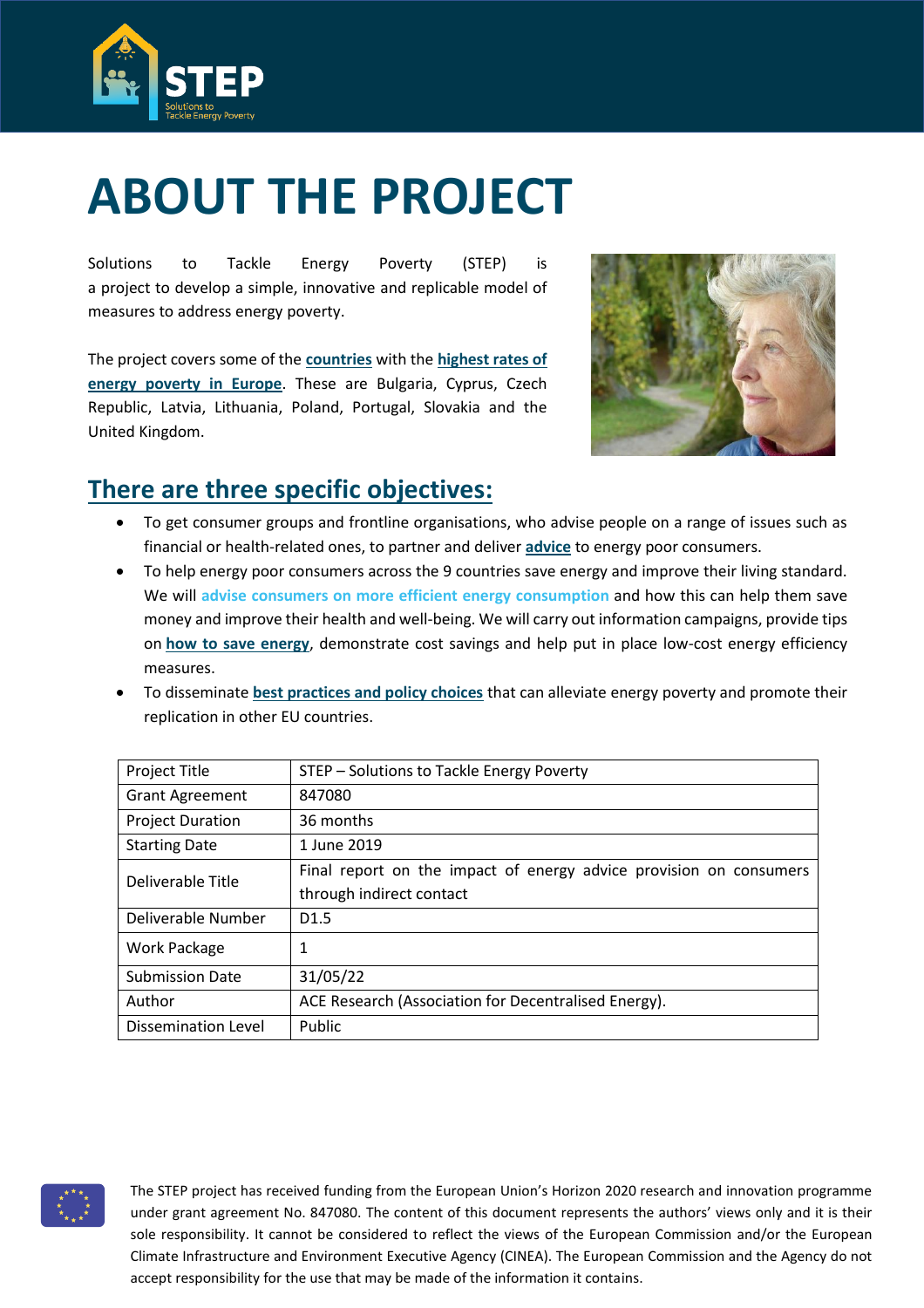

### <span id="page-2-0"></span>**TABLE OF CONTENTS**

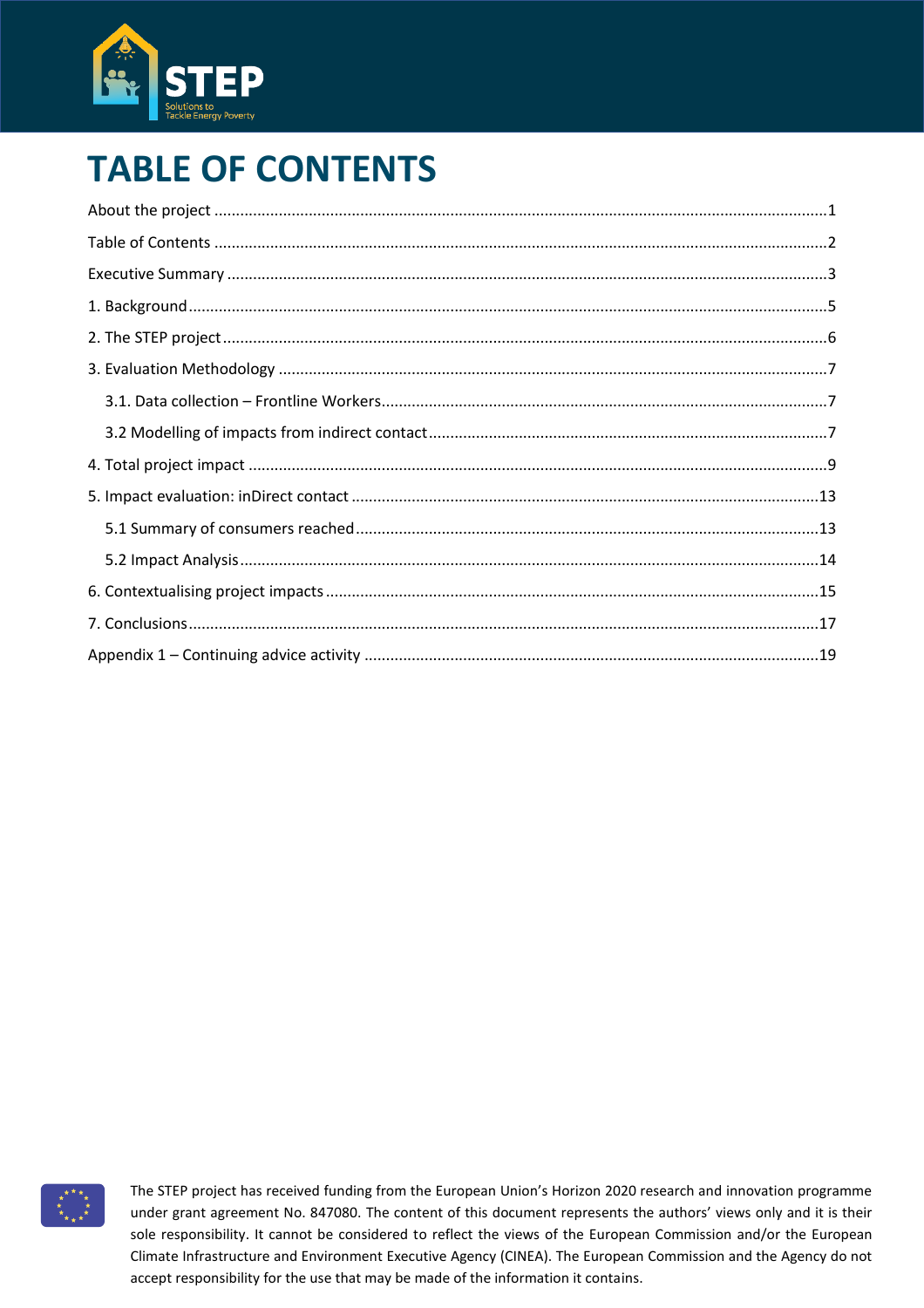

# <span id="page-3-0"></span>**EXECUTIVE SUMMARY**

This report presents the impact evaluation of advice provided to consumers under the STEP project, focusing on activities involving indirect consumer contact, through frontline workers trained by STEP partners to provide energy advise to their clients. Frontline workers include e.g. health and social workers and other care professionals, providing health and social support to people in need of support. The STEP project also included activities involving advice provision directly by partners, the impacts of which are discussed separately in Report *D1.4 Final report on the impact of energy advice provision on consumers through direct contact*.

#### **Project impact**

In total, across both direct and indirect contact, 16,507 consumers received energy saving advice through the STEP project. It is estimated that potential savings per household could be between 2MWh and 2.3 MWh per year, corresponding to annual bill savings of between €100 and €124, and emission savings between 372  $kCO<sub>2</sub>e/yr$  and 543  $kCO<sub>2</sub>e/yr$ .

Estimates of total project impact suggest that the impacts of the STEP project significantly exceeded the project targets. Across both direct and indirect advice activities, it is estimated that advice provided by STEP partners and frontline workers likely achieved primary energy savings of between 32.9 and 38.4 GWh (target 17.78 GWh), and between 6,100 and 8,970 tCO<sub>2</sub>eq emission savings (target: 2,869 tCO<sub>2</sub>eq).

Looking just at indirect advice activities, a total of 8,455 consumers were engaged indirectly under the STEP project, by collaborating frontline workers. We estimate that advice provided by frontline workers, trained through the STEP project, likely resulted in between 16.9 GWh and 19.7 GWh primary energy savings, cost savings between  $\epsilon$ 849,000 and  $\epsilon$ 1,050,000, and emission savings between 3,150 and 4,595 tCO<sub>2</sub>e.

Notably, COVID lockdowns will have had an impact on consumers' energy bills, aggravating the impacts for those already living in energy poverty, and pushing previously non energy poor households into energy poverty as a result. While the STEP project aimed to deliver overall energy savings, it is likely that energy savings achieved by participants as a result of advice provided by STEP partners and frontline workers were actually (partially) off-setting an overall increase in energy use during the pandemic, rather than resulting in net savings. Moreover, the recent Russian invasion of Ukraine in 2022 has led to global energy price rises, which ultimately will see more households struggling to pay their energy bills and pushed into energy poverty.

#### **Key conclusions**

While it is difficult to quantify, precisely, the impact of advice provided to consumers by frontline workers, given the lack of data (impact estimates provided in this report are based on data from direct engagements in one-to-one advice sessions, which may not be directly transferable to the indirect advice activities), it is nonetheless clear that this form of collaboration can contribute significantly to the reach and impacts of a project.

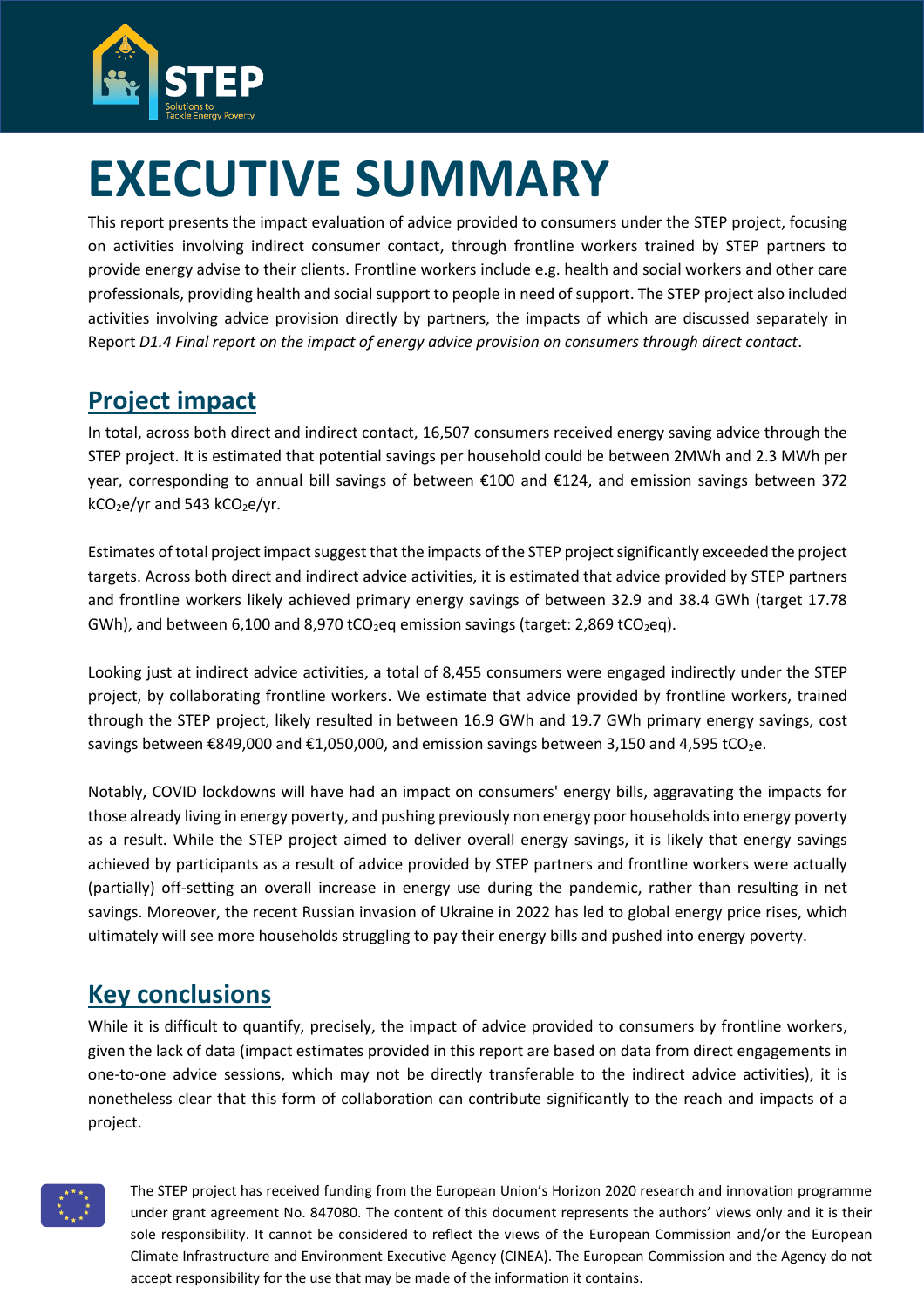

Working together with frontline workers significantly increases the number of consumers that can be reached, and it is likely that frontline workers reach consumers, who may not otherwise seek or be targeted for energy advice. It is widely acknowledged that vulnerable citizens can be difficult to reach out to and engage with, so being able to collaborate with organisations interacting with vulnerable households can play an important role in providing energy saving advice to vulnerable consumers. In some cases, frontline workers may also be more trusted than an energy/consumer advice organisation, particularly where frontline workers have regular interaction with the same clients over time. In the context of the STEP project, while the impacts of the advice provided by frontline workers cannot be precisely measured and quantified, it is clear that the engagement with frontline workers substantially increased the numbers of consumers reached.

#### **Report structure**

The report first provides a brief introduction to the wider context of energy poverty in Europe (Section 1), followed by a short description of the STEP project (Section 2). Section 3 then presents a high-level overview of the evaluation methodology underpinning this report, before presenting the results in sections 4 and 5. [Section 4](#page-9-0) presents estimated total project impacts, across both direct and indirect advice activities, and Section 5 presents findings specific to advice provided through indirect consumer contact. This is followed by a discussion of the wider context within which the STEP achievements must be understood (Section 6), and finally, **Section 7** sets out key conclusions.

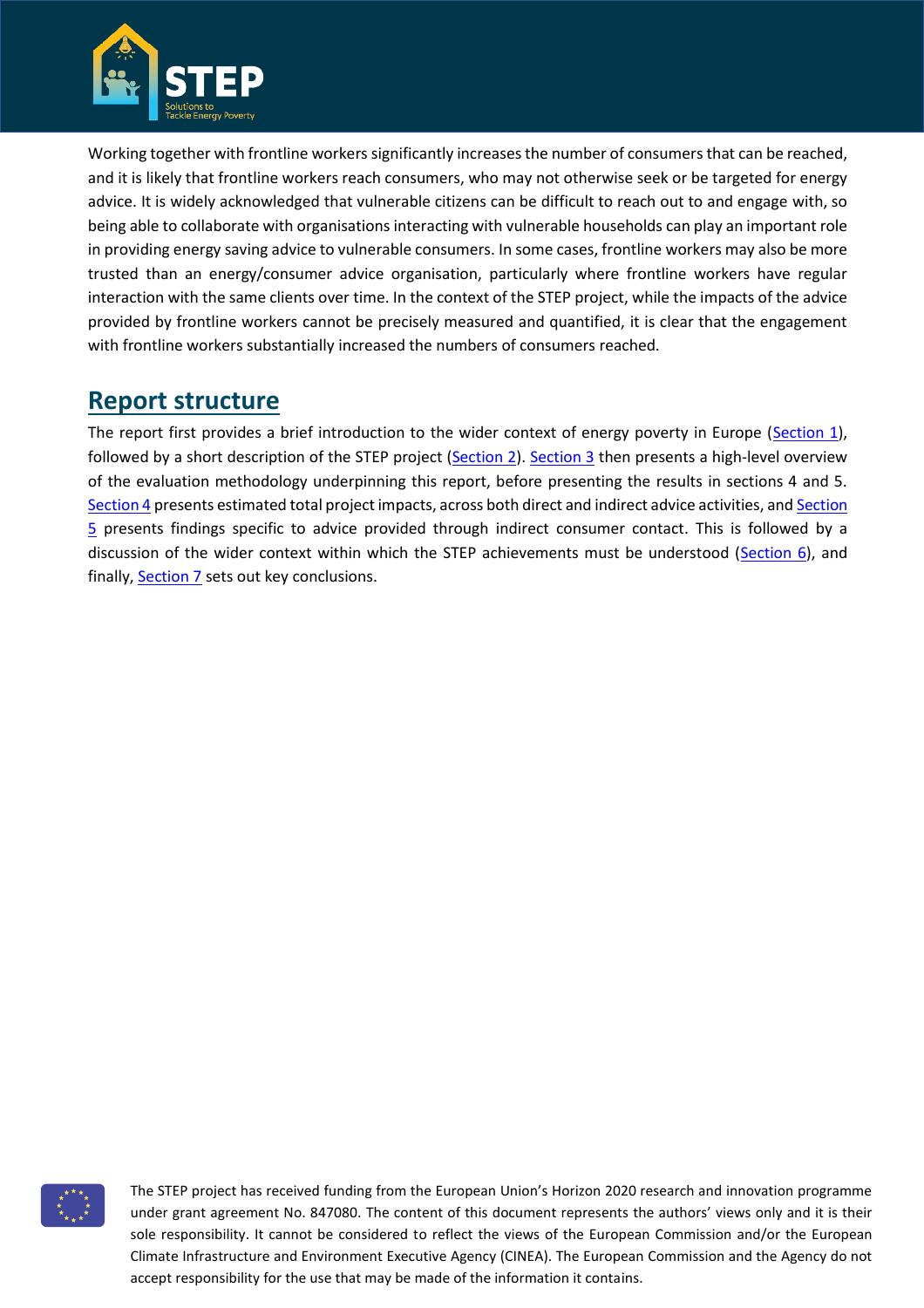

## <span id="page-5-0"></span>**1. BACKGROUND**

Energy poverty is gaining increasing attention across Europe, with the EU embedding energy poverty as a policy priority in the Clean Energy for all Europeans Package. In 2021, the new package, dubbed 'Fit for 55', was released and is currently being negotiated by EU co-legislators. The latter package (together with the latest REPowerEU initiative) is an update to the European energy policy framework to facilitate the transition away from fossil fuels towards cleaner energy and to deliver on the EU's Paris Agreement commitments for reducing greenhouse gas emissions to provide considerable benefits for consumers<sup>1</sup>. The STEP project has developed policy recommendations (see report D6.3 from 2020 and report D6.6 from 2021) for the improvement of national energy policies and advocated for effective policies and schemes for investment in energy efficiency (see report D6.5).

The nature of the issue, as well as the level of attention, varies from country to country, however, some countries do not currently recognise energy poverty as a distinct issue. And where energy poverty is recognised, barriers remain to addressing it. In particular, at the EU level, lack of common understandings of approaches and metrics to monitor energy poverty has been stressed as key barriers to monitoring and addressing energy poverty<sup>2</sup>. To see how different partners in the STEP project define energy poverty see D5.3 "Final Report summarizing the energy advice provided to consumers through direct contact".

The role of specialist advice in combatting energy poverty is well documented and follow-up surveys from advice sessions have been used to good effect in the past: in one case study, a specialist charity providing support to vulnerable households in inner London found that 65% reported being warmer at home and 46% reported reduced costs, after receiving advice, while another charity, focusing on providing advice to ethnic minority households, reported that 67% said their home was warmer and less damp, 84% had a better understanding of how to improve health through staying warm, and 80% had a better understanding of fuel bills and how to manage energy use<sup>3</sup>.

Even though a key incentive for delivering energy advice to alleviate energy poverty is to reduce bills (a crucial consideration in the current context of the energy price crisis and rising living costs), other important incentives and benefits include improved health, wellbeing and comfort. Moreover, to the extent that energy poverty action is associated with reduced energy consumption (e.g. through energy efficiency improvements), benefits include carbon emission savings. Notably, this may also be a motivator for those living in energy poverty, as found in a study in Hull (UK), where nearly 40% of participating households stated their motivation for participating was to reduce their carbon emissions<sup>4</sup>.

<sup>4</sup> Ramsden, S., 2020. Tackling fuel poverty through household advice and support: Exploring the impacts of a charity-led project in a disadvantaged city in the United Kingdom. Energy Research & Social Science, p. Volume 70



The STEP project has received funding from the European Union's Horizon 2020 research and innovation programme under grant agreement No. 847080. The content of this document represents the authors' views only and it is their sole responsibility. It cannot be considered to reflect the views of the European Commission and/or the European Climate Infrastructure and Environment Executive Agency (CINEA). The European Commission and the Agency do not accept responsibility for the use that may be made of the information it contains.

<sup>&</sup>lt;sup>1</sup> European Commission, 2019. Clean energy for all Europeans package. [Online]

Available at: https://energy.ec.europa.eu/topics/energy-strategy/clean-energy-all-europeans-package\_en

<sup>&</sup>lt;sup>2</sup> Sareen, S.; Thomson, H.; Herrero, S. T.; Gouveia, J. P.; Lippert, I.; Lis, A., 2020. European energy poverty metrics: Scales, prospects and limits, Global Transitions, Vol 2. https://doi.org/10.1016/j.glt.2020.01.003

<sup>&</sup>lt;sup>3</sup> Reeves, A., 2016. Exploring Local and Community Capacity to Reduce Fuel Poverty: The Case of Home Energy Advice Visits in the UK. Energies, 9(4)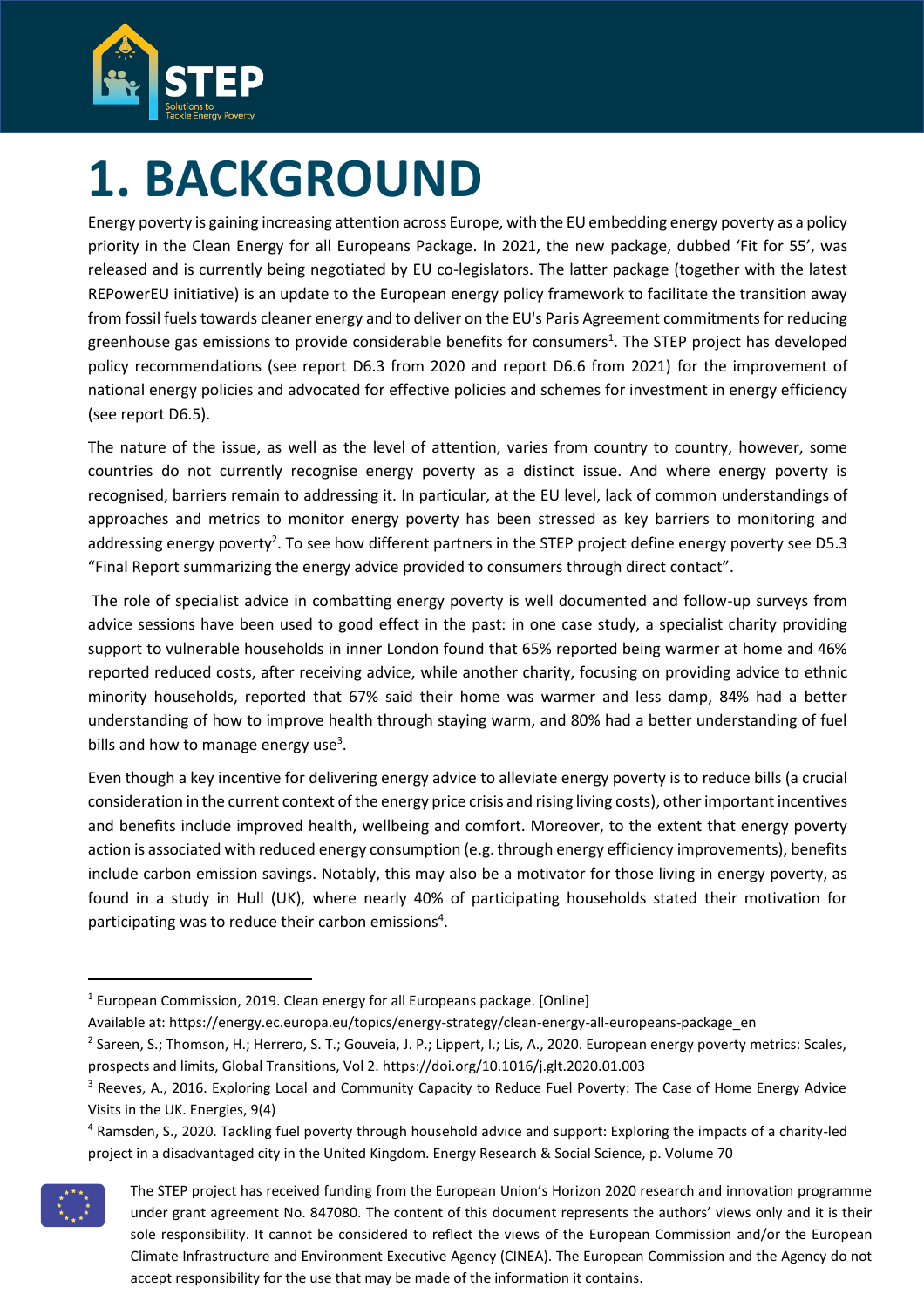

# <span id="page-6-0"></span>**2. THE STEP PROJECT**

The STEP project was delivered by a consortium of partners across nine European countries over three years, from 2019 to 2022. The aim of the project was to develop a simple, innovative and replicable model of measures to address energy poverty. The project covers some of the [countries](https://www.stepenergy.eu/partners/) with the [highest rates of energy](https://www.energypoverty.eu/)  [poverty in Europe,](https://www.energypoverty.eu/) including Bulgaria, Cyprus, Czech Republic, Latvia, Lithuania, Poland, Portugal, Slovakia and the United Kingdom.

The project had three specific objectives:

- To get consumer groups and frontline organisations, who advise people on a range of issues such as financial or health-related ones, to partner and deliver [advice](https://www.stepenergy.eu/news/) to energy poor consumers.
- To help energy poor consumers across the 9 countries save energy and improve their living standards, by advising consumers on more efficient energy consumption and how this can help them save money and improve health and well-being, and by carrying out information campaigns.
- To disseminate [best practices and advocate for policy choices](https://www.stepenergy.eu/results/) that can alleviate energy poverty, and promote their replication in other EU countries.

Over the past 3 years, STEP has focused on delivering energy saving advice to energy poor and vulnerable consumers, to support these households to reduce their energy bills and energy consumption through energy saving actions and energy efficiency improvements. The approach of the STEP project was to cascade energy advice provision through both consumer organisations and through other frontline organisations that already support low income, vulnerable consumers. This model was based on the Energy Best Deal (EBD) project, which has been running in the UK for 10 years with very positive results<sup>5</sup>.

In addition to energy saving advice provision, STEP involved the development of training materials on energy poverty and energy savings advice for energy advisors and frontline workers, the establishment of national networks of organisations working, in various contexts, with vulnerable consumers, and substantial advocacy effort to raise awareness of energy poverty and encourage required policy development.

STEP included eight work packages, each focusing on different aspects of the project. This report is an output of WP1, which aimed to ensure compliance of the project implementation with the proposal, and to evaluate the energy savings that resulted from the project, specifically from the activities undertaken under WP5.

The primary objective of Work Package 5 was to reach out to consumers in or at risk of energy poverty to provide advice on energy saving, efficiency measures and other forms of help to alleviate their situation (further detail on completed activities and consumers reached can be found in Reports D.5.3 and D5.6).

Notably, the delivery phase of the STEP project coincided with the spread of the COVID-19 pandemic across Europe. Due to the ensuing national and local lockdowns, and general concerns around face-to-face contact during this time, partners were forced to delay key activities and adapt their plans and approaches (See report D5.3 for a more detailed explanation of the actions taken by consortium partners in response to the COVID-19 pandemic).

<sup>5</sup> Centre for Sustainable Energy (CSE), 2015. Energy Best Deal - Evaluation Report, 2014/2015. CSEEBDEvaluationReport2014-15.docx.pdf (citizensadvice.org.uk)



The STEP project has received funding from the European Union's Horizon 2020 research and innovation programme under grant agreement No. 847080. The content of this document represents the authors' views only and it is their sole responsibility. It cannot be considered to reflect the views of the European Commission and/or the European Climate Infrastructure and Environment Executive Agency (CINEA). The European Commission and the Agency do not accept responsibility for the use that may be made of the information it contains.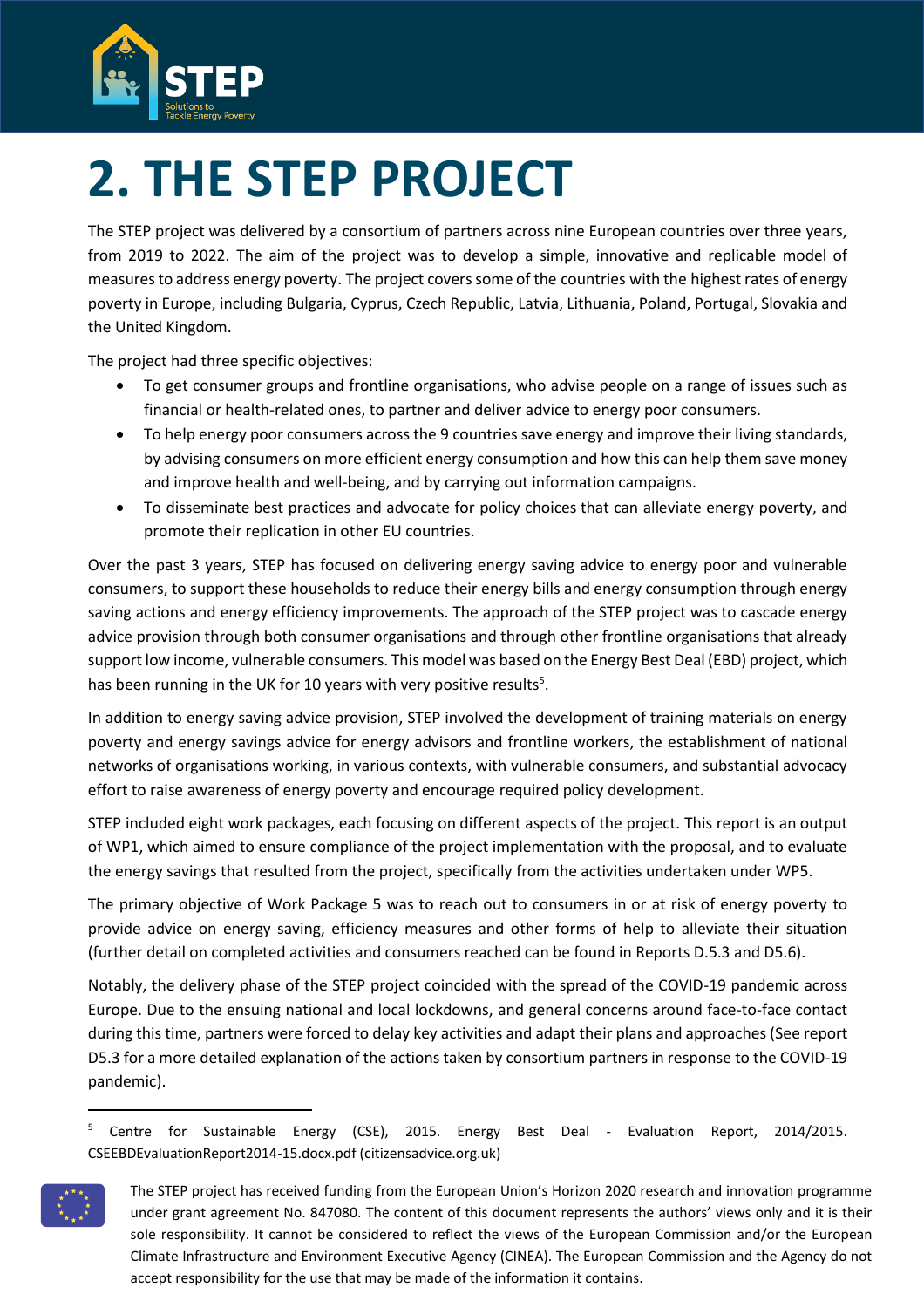

# <span id="page-7-0"></span>**3. EVALUATION METHODOLOGY**

This section sets out the evaluation methodology specific to analysis of project impacts associated with indirect consumer contact. The full evaluation methodology is elaborated in more detail in Report *D1.4 Final report on the impact of energy advice provision on consumers through direct contact*.

The primary data collection exercise under the STEP project was conducted in the context of direct consumer contact activities (one-to-one advice sessions and consumer workshops conducted by consortium partners), as detailed in report D.1.4. Data collection by frontline workers was more limited, as detailed below.

### <span id="page-7-1"></span>**3.1. DATA COLLECTION – FRONTLINE WORKERS**

Consumer engagement and advice provision via frontline workers contributed significantly to the reach of the STEP project and numbers of households receiving energy efficiency and energy saving advice. However, in the project design phase, it was acknowledged that it would be crucial for frontline workers' willingness and ability to participate in the delivery of energy advise provision, that this introduced minimal time and administrative requirements in addition to their regular commitments. Therefore, frontline workers were not required to complete detailed surveys with the consumers, with whom they engaged.

Instead, consortium partners provided information on numbers of frontline workers trained and consumers reached by them. A subset of frontline workers completed surveys to assess the impact of training programmes, how they had used them, consumers reached and demographics of their commonly engaged target groups. In total, it is estimated that frontline workers reached 8,455 consumers with energy saving advice. See report D5.6 for further detail and breakdowns by consortium partner.

### <span id="page-7-2"></span>**3.2 MODELLING OF IMPACTS FROM INDIRECT CONTACT**

An Energy Savings Evaluation Model (ESEM) was developed to measure the impacts of STEP consumer engagement. As noted above, the full evaluation methodology is elaborated in more detail in Report D1.4.

The ESEM was designed based on a two-stage engagement process: 1) initial advice provision, and 2) followup with consumers to assess uptake of advice and resulting changes in energy consumption. Stage 1 of the ESEM uses surveys completed by consumers at the time of the first advice session to establish the profile of these consumers, assess aspects of their homes, comfort levels, energy consumption, incomes, and the advice given in the sessions. This provides the baseline against which stage 2 survey data can be compared.

Stage 2 of the ESEM was then designed to use follow-up surveys to assess whether advice had been taken up, and if so, what benefits had been achieved. However, as previously discussed, insufficient numbers of follow-

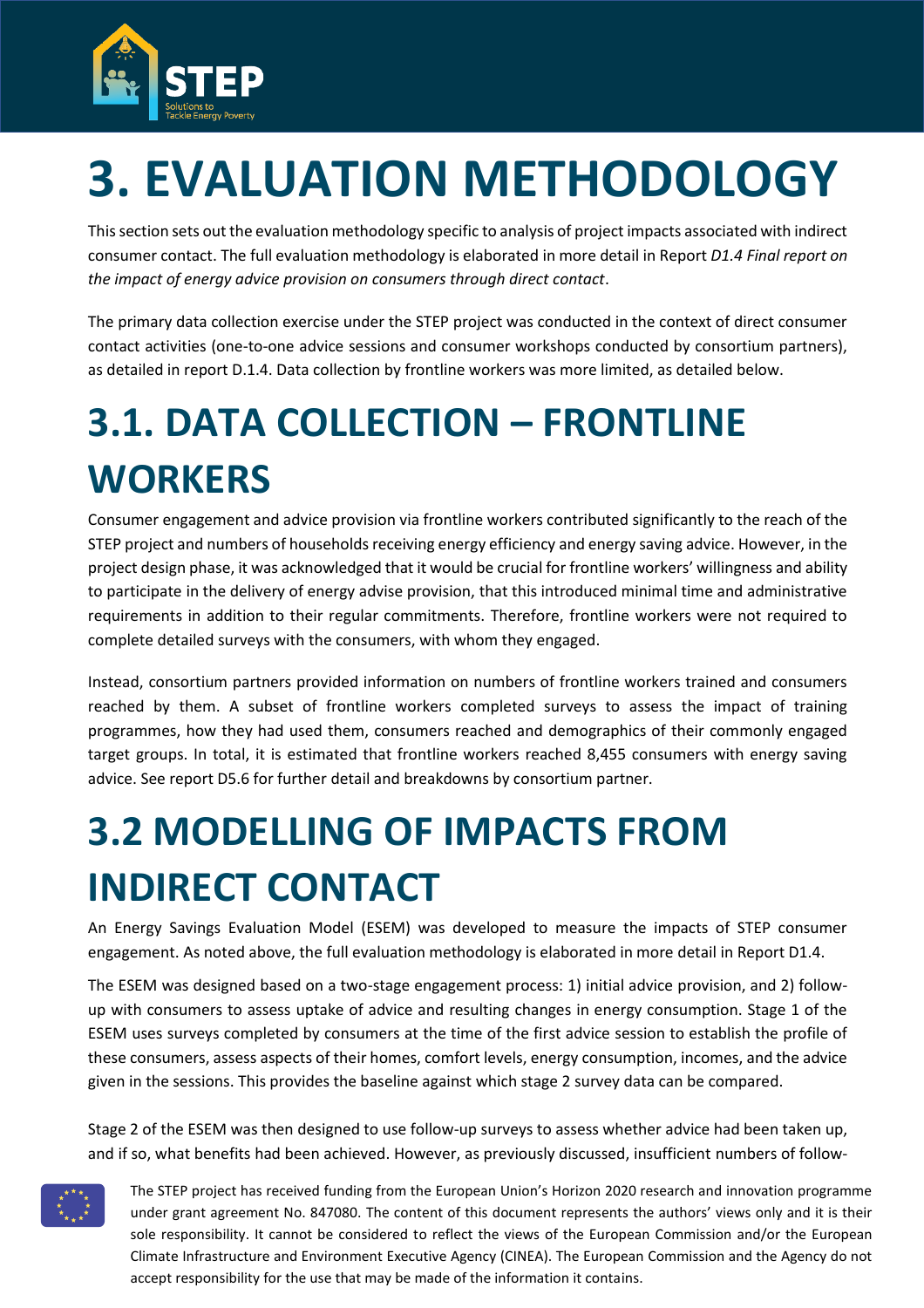

up surveys were completed to enable the Stage 2 assessment, primarily due the impacts of the COVID-19 pandemic on the project delivery (see report D1.4 for further discussion). We therefore take an alternative approach to impact assessment, focusing on estimates of *potential* impacts<sup>6</sup>, based only on data from initial advice sessions. We explore potential cost, energy and emission savings based on two different approaches:

- 1) **Household savings estimates based on advice provided:** For the modelling of indirect impact, the average potential savings per household from measures, on which households had been advised and indicated, they planned to implement, was calculated based on data from one to one surveys. This average was used to provide an advice-based savings estimate of impacts across the indirect sample, assuming that the advice provided and planned for implementation by participants was broadly similar across the direct and indirect samples.
- 2) **Assuming average savings per household of 6% of household energy consumption**: Based on a review of previous energy advice projects and academic studies, the original STEP proposal estimated likely savings as a result of STEP advice activities of 6% on average per household. To put the measuresbased impact estimates into perspective, potential impacts were also calculated based on this assumption (see Report D1.4 for further discussion). To estimate potential savings from indirect contact, we use the average savings based on a 6% energy saving rate, calculated from energy consumption data from one-to-one surveys.

Report D1.4 goes into further detail on the ESEM and presents the findings of ESEM analyses using survey data from direct consumer engagements. Based on these analyses, average figures for energy consumption and potential energy savings per household were estimated, which form the basis for analysis of potential impacts of indirect consumer contact. It is possible that this approach overestimates the impact of indirect advice activity, as frontline workers may have had less experience in delivering energy advice, and less time to devote to energy advice during engagement with clients, where client engagement may have had a different primary purpose. However, due to the lack of data, we are unable to quantify this, and draw on data from direct engagement as a best estimate.

To estimate the potential impact across consumers reached through indirect engagement, we multiply the total number of consumers reached through indirect contact (8,455) by the average cost, energy and emission savings per household, set out in [Table 1.](#page-8-0) The average savings per household were calculated from the collected one-to-one survey data 1) assuming a 6% average saving per household, and 2) applying the measures-based average saving per household, as elaborated in Report D1.4<sup>7</sup>.

<span id="page-8-0"></span>

|                                 | Expenditure<br>$(\epsilon$ pr year) | <b>Primary energy</b><br>(kWh pr year) | <b>Carbon emissions</b><br>(kg CO <sub>2</sub> pr year) |
|---------------------------------|-------------------------------------|----------------------------------------|---------------------------------------------------------|
| Average measures-based savings  | 124                                 | 2333                                   | 544                                                     |
| Average savings (6% assumption) | 100                                 | 1995                                   | 372                                                     |

| Table 1: Average savings estimates based on data from direct engagements (see report D1.4) |  |  |
|--------------------------------------------------------------------------------------------|--|--|
|                                                                                            |  |  |

<sup>&</sup>lt;sup>7</sup> See report D1.4 Appendix 1 for detailed notes on methodology, and D1.4 section 5.2 for the results of data analysis based on data from direct engagements.



The STEP project has received funding from the European Union's Horizon 2020 research and innovation programme under grant agreement No. 847080. The content of this document represents the authors' views only and it is their sole responsibility. It cannot be considered to reflect the views of the European Commission and/or the European Climate Infrastructure and Environment Executive Agency (CINEA). The European Commission and the Agency do not accept responsibility for the use that may be made of the information it contains.

<sup>&</sup>lt;sup>6</sup> This is a common feature of many energy efficiency projects, including, for example, the impact assessment of the UK ECO 4 grant scheme [\(BEIS 2022\)](https://assets.publishing.service.gov.uk/government/uploads/system/uploads/attachment_data/file/1065825/eco4-final-ia.pdf), also relying on modelling of potential impacts, rather than direct measurement.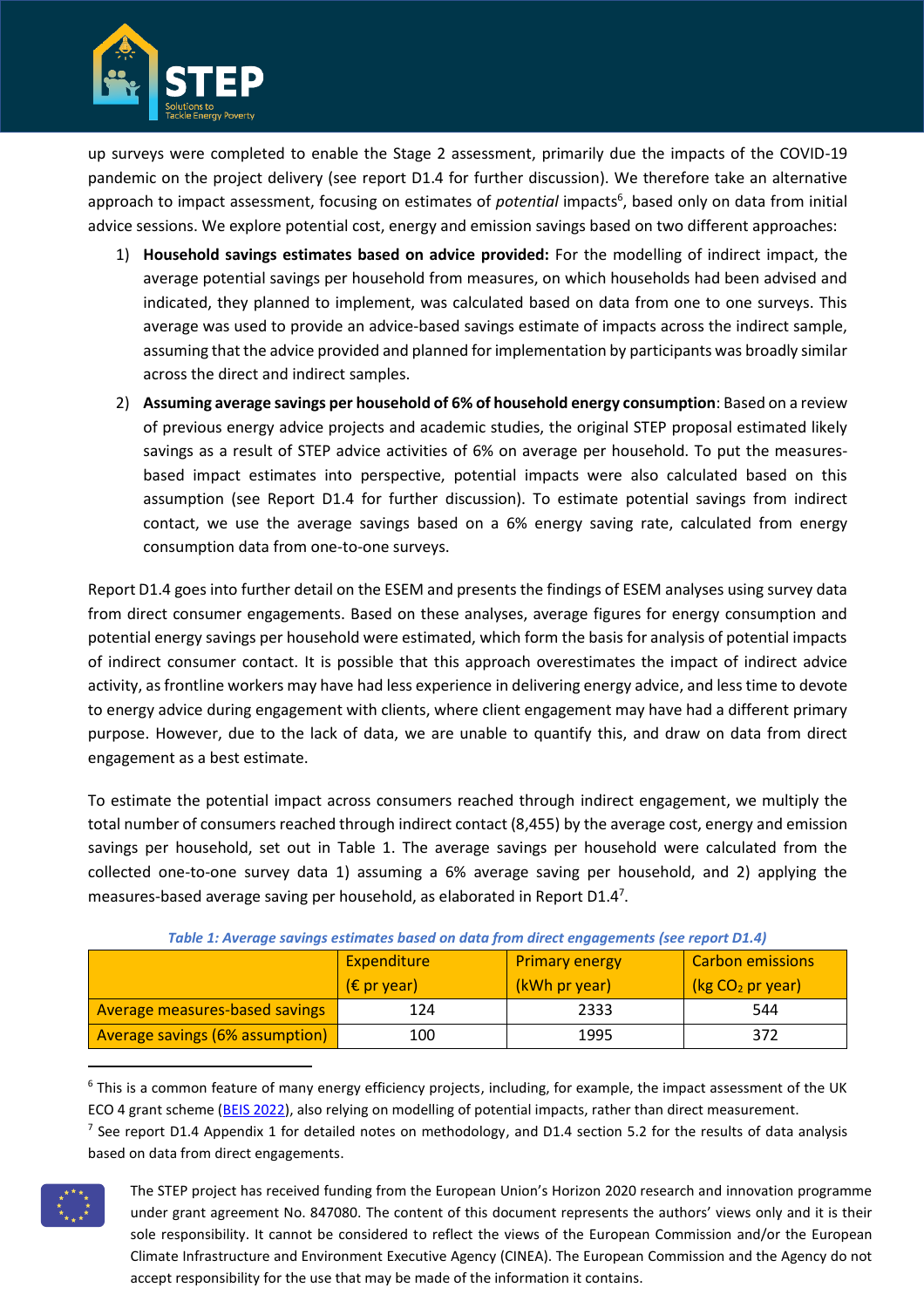

# <span id="page-9-0"></span>**4. TOTAL PROJECT IMPACT**

This section presents a summary of total project impact<sup>8</sup>, across direct and indirect engagements with consumers under the STEP project. Detailed analysis of impacts of advice provided through indirect contact is presented in section 5 below, and the impacts of advice provided through direct contact are discussed separately in report D1.5.

Based on estimates of likely project impacts, the STEP project substantially exceeded the original targets. Table 2 provides an overview of total project impacts against total project KPIs. Please note, these figures should be interpreted with care, and should be read together with the further discussion throughout this report.

|                                                                                                  | <b>Estimated impacts</b>           |                                       |                     |
|--------------------------------------------------------------------------------------------------|------------------------------------|---------------------------------------|---------------------|
|                                                                                                  | <b>Based on advice</b><br>provided | <b>Based on assumed</b><br>6% savings | Target <sup>9</sup> |
| Primary energy savings triggered by the<br>project (GWh/year)                                    | 38.4                               | 32.9                                  | 17.78               |
| Cumulative investments in sustainable<br>energy triggered by the project (million<br>$EUR)^{10}$ | 0.41                               | 0.33                                  | 0.245               |
| Reduction of greenhouse gas emissions<br>(tCO <sub>2</sub> eq/year)                              | 8,970                              | 6,100                                 | 2,86911             |

*Table 2: Total project impact estimates within project duration against project KPIs*

Additionally, we assess potential impacts five years after the end of the project against two scenarios defining a minimum and maximum impact, as defined in the Guidelines for the Calculation of Project Performance

 $11$  The relatively higher difference between estimated and target emission savings, compared to estimated and target primary energy savings, is due to the assumption underpinning the target that gas would be the primary heating fuel in all households, whereas the STEP sample included a wide range of different fuels for heating, many of which are associated with higher CO2 emissions than natural gas. Consequently, emission savings achieved when reducing consumption of a high-emission fuel for heating will be higher than the same reduction of gas consumption.



The STEP project has received funding from the European Union's Horizon 2020 research and innovation programme under grant agreement No. 847080. The content of this document represents the authors' views only and it is their sole responsibility. It cannot be considered to reflect the views of the European Commission and/or the European Climate Infrastructure and Environment Executive Agency (CINEA). The European Commission and the Agency do not accept responsibility for the use that may be made of the information it contains.

<sup>&</sup>lt;sup>8</sup> As discussed throughout this report, these impact figures reflect estimates of potential impacts, rather than direct measurement of achieved energy savings. This is due to the impacts of the COVID-19 pandemic, causing delay in advice provision activity and associated data collection, resulting in a lack of post-advice follow-up assessments with consumers. <sup>9</sup> The large difference between estimated impact and the original target is partly due to the assumptions made when defining project targets; the bid included high level assumptions, including assumed average household energy consumption (3,500 kWh electricity and 11,000 kWh gas), whereas the average household energy consumption reported across the sample of STEP participants was significantly higher (5,000 kWh electricity and 21,000 kWh for heating). This may partly reflect a conservative original assumption, but it is also likely that COVID lockdowns had an impact on increasing these averages.

 $10$  This KPI is based on an assumption that financial savings achieved through energy saving measures enable households to invest a portion of those savings into sustainable energy or energy efficiency measures, at an assumed rate of 20%.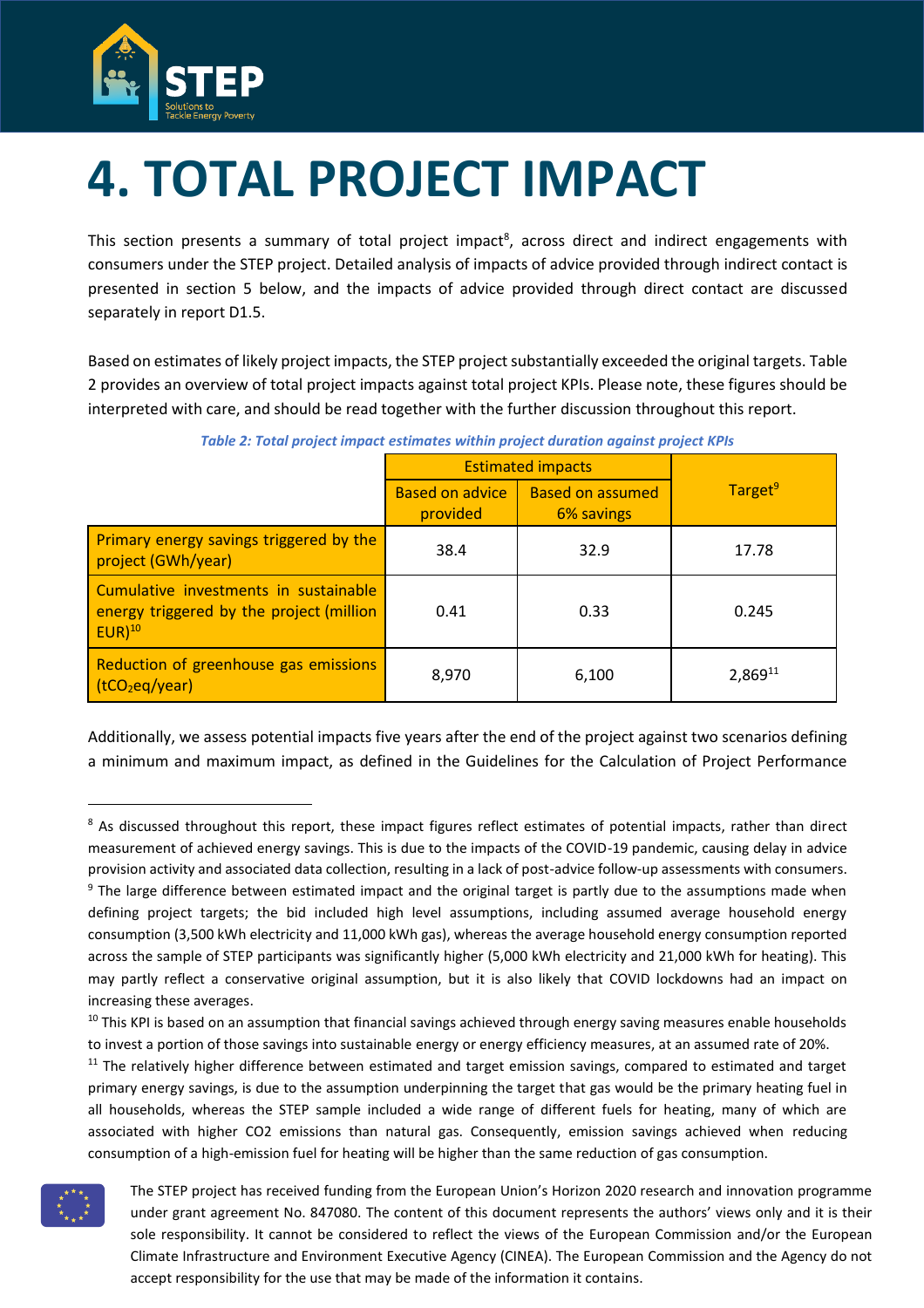

Indicators<sup>12</sup>. The estimates are presented in Table 3, against the KPI targets set for the project. Details of the calculations are presented below.

|                                                              |                                    | <b>Estimated impacts</b>              |               |  |  |
|--------------------------------------------------------------|------------------------------------|---------------------------------------|---------------|--|--|
|                                                              | <b>Based on advice</b><br>provided | <b>Based on assumed</b><br>6% savings | <b>Target</b> |  |  |
| Primary energy savings triggered by                          | Min: 128                           | Min: 110                              | Min: 65       |  |  |
| the project (GWh/year)                                       | Max: 345                           | Max: 295                              | Max: 176      |  |  |
| Cumulative investments in                                    | Min: 1.37                          | Min: 1.1                              | Min: 0.9      |  |  |
| sustainable energy triggered by the<br>project (million EUR) | Max: 3.69                          | Max: 2.96                             | Max: $2.4$    |  |  |
| Reduction of greenhouse gas                                  | Min: 29,940                        | Min 20,470                            | Min 10,520    |  |  |
| emissions $(tCO2 - eq/year)$                                 | Max: 80,570                        | Max 55,090                            | Max 28,400    |  |  |

#### *Table 3: Potential impacts 5 years after the end of the project*

The Minimum scenario is defined as follows: the STEP model is highly sustainable, due to the stability of the organizations involved. The funding needs for continuation are manageable and can be covered by existing/modest levels of support. The STEP consortium and partners involved are already well established and are based on permanent staff rather than volunteers, reducing turnover and need for retraining staff. With the project in full swing, the annual consumer outreach is estimated at a stable average of 11,000 per year.

The Maximum scenario assumes replication of the STEP model by other organisations. For this scenario to materialise, there is still a need for preparation, political and cultural shift, and need for funds, which means that we cannot expect the expansion to happen overnight. As these drivers raise significant uncertainties, the below is the best possible estimate:

- We estimate that there is a potential doubling in size at the end of the project in the target countries and then every three years thereafter, by repeating training and expanding the network.
- Similar support schemes can be established in other EU countries with some initial work to find the right partners, initial assessment of local circumstances and with minor adaptation of the training. A reasonable estimate, in view for example of the timelines of this project including finding the funding – is that this could happen in five EU countries, with impact on consumers starting to materialize 2 years after the end of the STEP project and a total outreach of 5,500 consumers per year.

A conservative assessment of consortium partners' current plans for future activities suggests that the minimum scenario may be the most likely to materialise, depending on the success of funding applications and wider partnerships. Most STEP consortium partners plan to continue their advice activity in-house beyond May 2022, and several partners are exploring extended and new partnerships with other actors in their respective countries, to build on and further extend the activities of STEP (see Appendix 1 for an overview of partners' future plans). Partnerships are currently being finalised, and future activities being scoped, as such, we cannot at this stage quantify the level of future activity. However, it is clear that the impact of the STEP project is

<sup>12</sup> EASME. Guidelines for the Calculation of Project Performance Indicators. https://ec.europa.eu/easme/sites/easmesite/files/guidelines-for-the-calculation-of-performance-indicators.pdf



The STEP project has received funding from the European Union's Horizon 2020 research and innovation programme under grant agreement No. 847080. The content of this document represents the authors' views only and it is their sole responsibility. It cannot be considered to reflect the views of the European Commission and/or the European Climate Infrastructure and Environment Executive Agency (CINEA). The European Commission and the Agency do not accept responsibility for the use that may be made of the information it contains.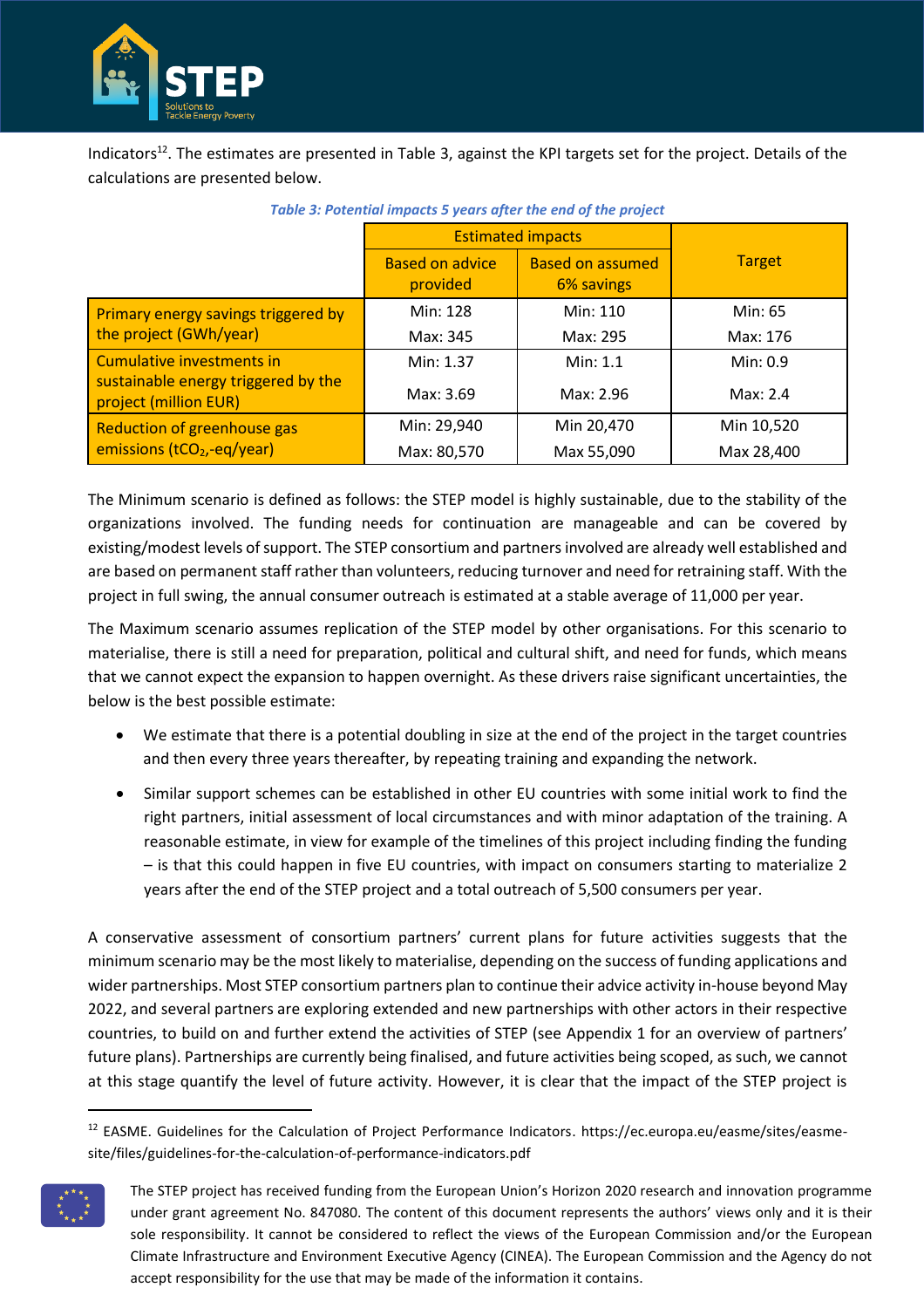

highly likely to continue, and the actual level of future activity may fall somewhere between the minimum and maximum scenarios described above.

Savings of each consumer are assumed to last for an average of one year, and energy costs in real terms, energy savings, and  $CO<sub>2</sub>$  intensity are assumed to remain constant over the 5-year period. Evidence from previous studies on the durability of household energy savings following interventions is mixed, with some studies having found that energy saving behaviours were not sustained for more than a few months, while others found sustained energy savings over a monitoring period of 24 to 29 months<sup>13</sup>. Notably, sustainability of the savings achieved will depend on the nature of the measures implemented, whether these are one-off permanent interventions (e.g. installing insulation, purchasing more efficient appliances), or behavioural measures, which may be more prone to gradual tailing off, depending on the extent to which new habits are successfully established, or households fall back into old habits. As such, it is possible that the following estimates are conservative, given the assumption that energy savings are sustained only for a year for all consumers receiving advice.

Table 4 shows estimated number of consumers reached per year under each scenario, until year five after the end of the STEP project.

|            | Number of years after end of project | Year 1 | Year 2 | Year <sub>3</sub> | Year 4 | Year <sub>5</sub> | Total   |
|------------|--------------------------------------|--------|--------|-------------------|--------|-------------------|---------|
| <b>MIN</b> | <b>Business as usual</b>             | 11,000 | 11,000 | 11,000            | 11,000 | 11,000            | 55,000  |
| <b>MAX</b> | <b>Business as usual</b>             | 11,000 | 11,000 | 11,000            | 11,000 | 11,000            | 55,000  |
|            | <b>Expansion within countries</b>    | 11,000 | 11,000 | 11,000            | 22,000 | 22,000            | 77,000  |
|            | <b>Expansion to other countries</b>  |        |        | 5,500             | 5,500  | 5,500             | 16,500  |
|            | Total                                | 22,000 | 22,000 | 27,500            | 38,500 | 38,500            | 148,500 |

*Table 4: Estimated number of consumers reached per year (min and max scenarios)*

Table 5 shows cumulative impact calculations based on 6% savings assumption and average consumption figures from STEP data.

|            | Number of years after end of project  | Year 1 | Year 2 | Year <sub>3</sub> | Year 4 | Year <sub>5</sub> | <b>Total</b> |
|------------|---------------------------------------|--------|--------|-------------------|--------|-------------------|--------------|
| <b>MIN</b> | <b>Number of consumers</b>            | 11,000 | 11,000 | 11,000            | 11,000 | 11,000            | 55,000       |
|            | Primary energy savings (GWh/yr)       | 21.9   | 21.9   | 21.9              | 21.9   | 21.9              | 110          |
|            | <b>Cost savings (M EUR)</b>           | 1.1    | 1.1    | 1.1               | 1.1    | 1.1               | 5.5          |
|            | <b>Investments (M EUR)</b>            | .22    | .22    | .22               | .22    | .22               | 1.1          |
|            | $CO2$ reductions (tCO <sub>2</sub> e) | 4,095  | 4,095  | 4,095             | 4,095  | 4,095             | 20,470       |
| <b>MAX</b> | <b>Number of consumers</b>            | 22,000 | 22,000 | 27,500            | 38,500 | 38,500            | 148,500      |
|            | Primary energy savings (GWh/yr)       | 43.9   | 43.9   | 53.9              | 76.8   | 76.8              | 295          |
|            | <b>Cost savings (M EUR)</b>           | 2.2    | 2.2    | 2.7               | 3.9    | 3.9               | 14.9         |
|            | <b>Investments (M EUR)</b>            | .44    | .44    | .54               | .77    | .77               | 2.96         |

*Table 5: Estimated cumulative impact to year 5 after project end (assuming 6% saving per household)*

<sup>13</sup> Department for Energy and Climate Change (2012). What Works in Changing Energy Using Behaviours in the Home? A Rapid Evidence Assessment[. 6921-what-works-in-changing-energyusing-behaviours-in-.pdf \(publishing.service.gov.uk\).](https://assets.publishing.service.gov.uk/government/uploads/system/uploads/attachment_data/file/69797/6921-what-works-in-changing-energyusing-behaviours-in-.pdf)

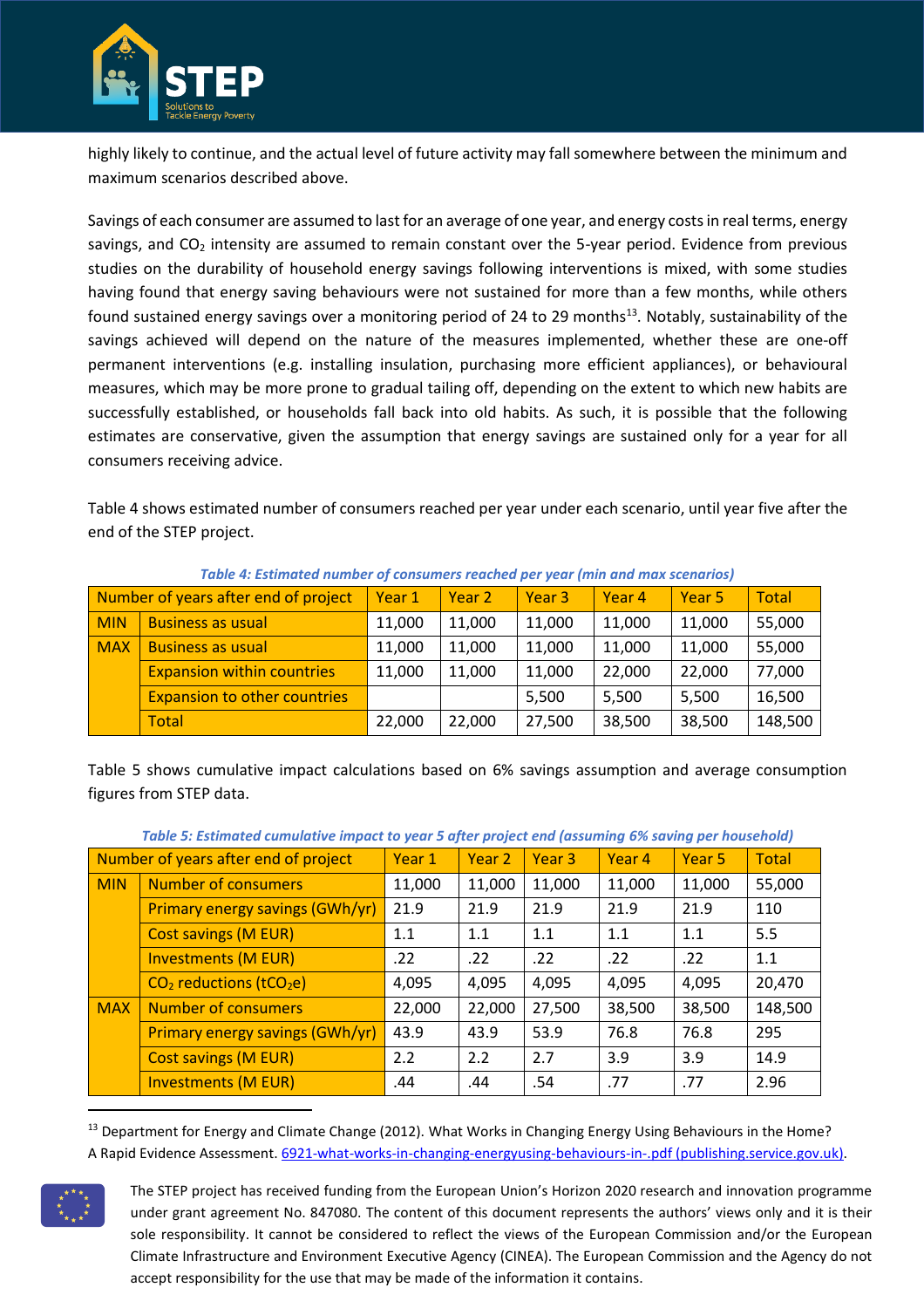

| $\vert$ CO <sub>2</sub> reductions (tCO <sub>2</sub> e) | $-18,190$ |  |  |  |
|---------------------------------------------------------|-----------|--|--|--|
|                                                         |           |  |  |  |

Table 6 shows cumulative impact calculations using measures-based average savings and average consumption figures from STEP data.

|            | , which is community and manufactured in power to your bingles of projects on a problem who was now but made i |        |        |                   |                   |                   |              |
|------------|----------------------------------------------------------------------------------------------------------------|--------|--------|-------------------|-------------------|-------------------|--------------|
|            | Number of years after end of project                                                                           | Year 1 | Year 2 | Year <sub>3</sub> | Year <sub>4</sub> | Year <sub>5</sub> | <b>Total</b> |
| <b>MIN</b> | <b>Number of consumers</b>                                                                                     | 11,000 | 11,000 | 11,000            | 11,000            | 11,000            | 55,000       |
|            | Primary energy savings (GWh/yr)                                                                                | 25.6   | 25.6   | 25.6              | 25.6              | 25.6              | 128          |
|            | <b>Cost savings (M EUR)</b>                                                                                    | 1.37   | 1.37   | 1.37              | 1.37              | 1.37              | 6.8          |
|            | <b>Investments (M EUR)</b>                                                                                     | .27    | .27    | .27               | .27               | .27               | 1.37         |
|            | $CO2$ reductions (tCO <sub>2</sub> e)                                                                          | 5,990  | 5,990  | 5,990             | 5,990             | 5,990             | 29,940       |
| <b>MAX</b> | <b>Number of consumers</b>                                                                                     | 22,000 | 22,000 | 27,500            | 38,500            | 38,500            | 148,500      |
|            | Primary energy savings (GWh/yr)                                                                                | 51.3   | 51.3   | 63                | 89.8              | 89.8              | 345          |
|            | <b>Cost savings (M EUR)</b>                                                                                    | 2.7    | 2.7    | 3.35              | 4.8               | 4.8               | 18           |
|            | <b>Investments (M EUR)</b>                                                                                     | .55    | .55    | .67               | .96               | .96               | 3.69         |
|            | $CO2$ reductions (tCO <sub>2</sub> e)                                                                          | 11,975 | 11,975 | 14,700            | 20,960            | 20,960            | 80,570       |

*Table 6: Estimated cumulative impact to year 5 after project end (measures-based average household savings)*

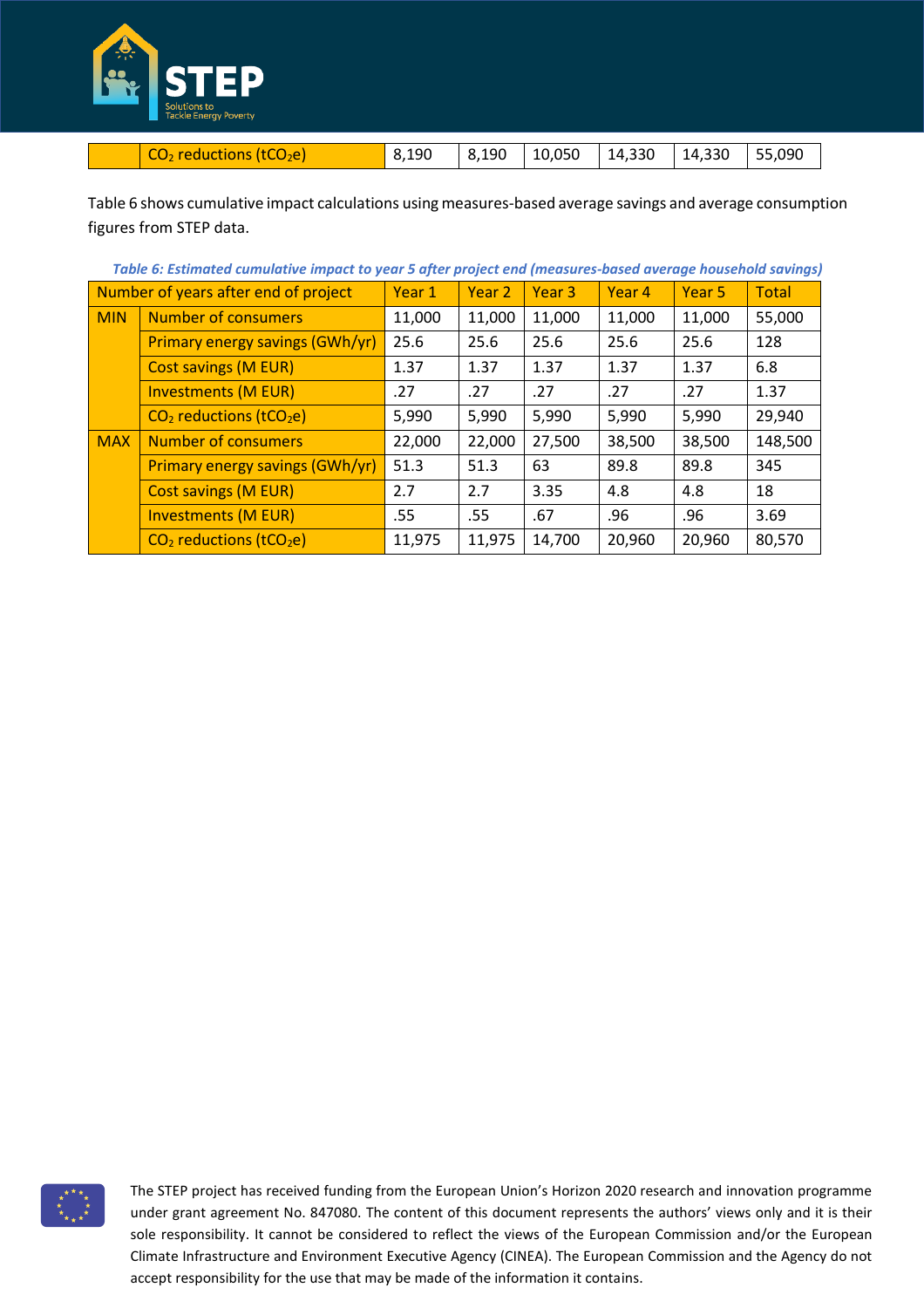

# <span id="page-13-0"></span>**5. IMPACT EVALUATION: INDIRECT CONTACT**

This section presents assessments of potential project impacts associated with advice provision through indirect consumer contact. Please note: due to the absence of detailed data from participants receiving advice 'indirectly', i.e. from frontline workers, calculations presented in this report are based on average figures from the analysis of impacts of advice provided through direct engagement, presented separately in Report D1.4.

### <span id="page-13-1"></span>**5.1 SUMMARY OF CONSUMERS REACHED**

Data received from frontline workers' engagements with consumers is limited, but based on feedback from 143 frontline workers, we can get an overview of the types of consumers they commonly engage with, including age groups and occupation, as well as information on the types of advice provided.

As also set out in report D5.6, frontline workers participating in the STEP project engaged with a diverse range of consumers, as shown in Table 7 and Table 8. These figures, however, do not provide information about the number of consumers engaged with in each category, but rather the number of frontline workers, who responded that their clients belong to a respective demographic. While it is therefore not possible to examine the demographic composition of indirectly engaged consumers relative to that of directly engaged consumers, these figures suggest that the demographic spread of frontline workers' target groups is similar to the demographic spread of consumers reached through direct engagement activities of the STEP project (see report D1.4 for further detail on the demographics of directly engaged consumers).

| <b>Client age group</b> | No of FLWs |
|-------------------------|------------|
| Under 19                | 9          |
| 20-39                   | 53         |
| 40-64                   | 83         |
| 65-74                   | 54         |
| $75+$                   | 21         |
| No specific age group   | 34         |

*Table 7: Number of frontline workers working with clients in particular age groups*

*Table 8: Number of frontline workers targeting their support to clients of particular employment status*

| <b>Client employment status</b> | No of FLWs |
|---------------------------------|------------|
| <b>Full time education</b>      | 16         |
| Part time education             | 15         |
| Full time work                  | 54         |
| Part time work                  | 37         |
| Unemployed                      | 63         |
| Retired                         | 65         |
| Unpaid carer                    | 22         |
| Disabled or long-term sick      | 53         |
| No particular work demographic  | 31         |

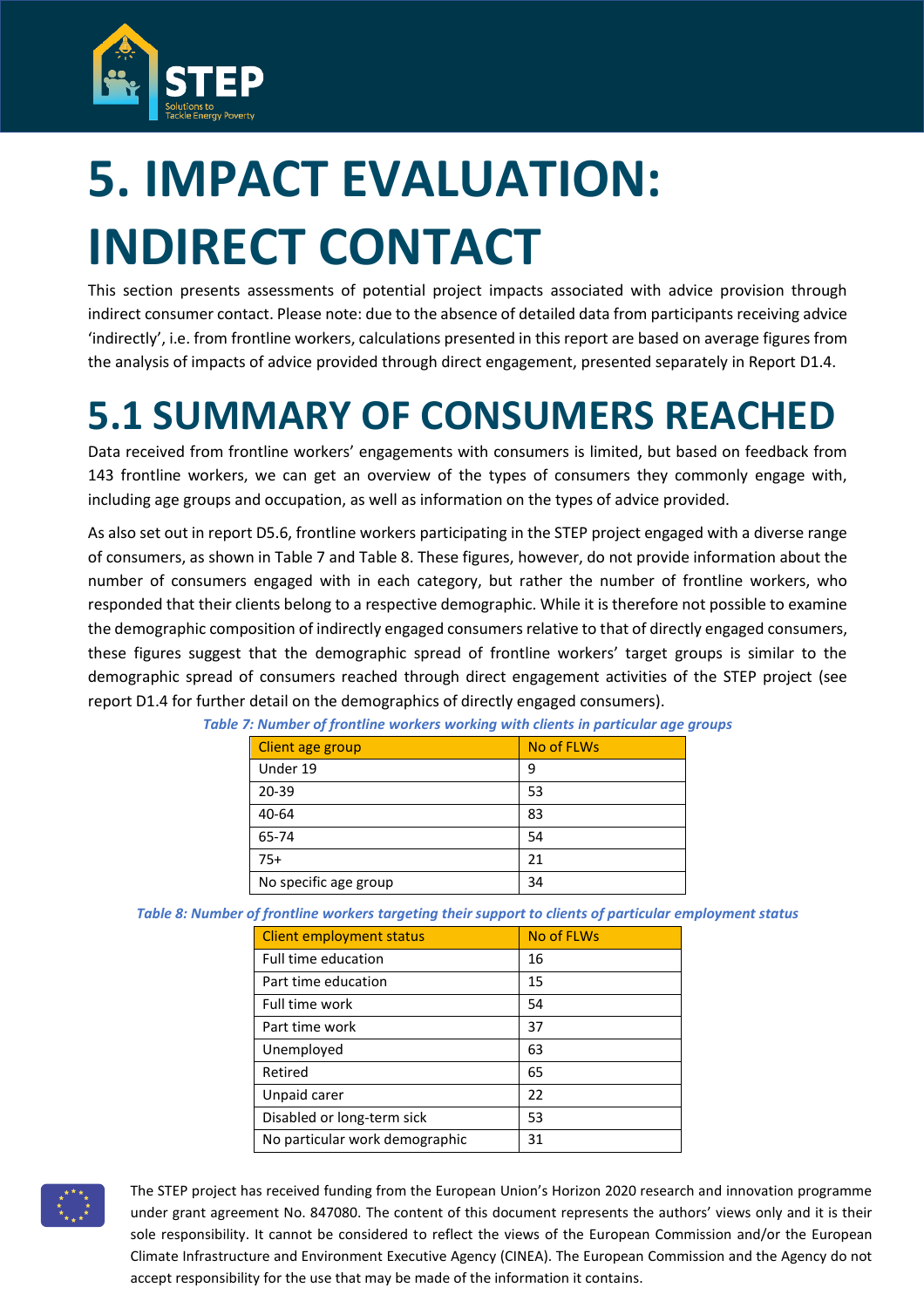

In particular, the most commonly engaged age groups, by frontline workers, is the 40-64 year-olds, which is also the most commonly occurring age group of the oldest household member in surveyed households from one-to-one advice sessions, followed by 20-39 year-olds and 65-74 year-olds.

The figures around employment status are more mixed. Frontline workers' target groups appear to commonly include persons of all occupations, with students being the least common target group. It is not possible on this basis to make assumptions around the occupational status of individuals actually engaged by frontline workers.

We cannot make firm conclusions about the similarity or difference of the samples from indirect and direct engagements. As such, it is not possible to assess the robustness of using averages obtained from surveys of directly engaged consumers, to estimate potential energy consumption and savings by indirectly engaged consumers. However, there is no reason to believe that these samples would have been significantly different, as frontline workers reported similar demographic diversity of their target groups as found in the sample of directly engaged consumers. Nonetheless, estimates presented in the following section should be interpreted with care.

### <span id="page-14-0"></span>**5.2 IMPACT ANALYSIS**

Based on data from initial one-to-one advice sessions, we estimate average household energy expenditure amongst participants in the STEP project at €734 per year for electricity (non-heating) (5,000 kWh), and €982 per year for heating, with the consumption of fuel for heating varying by type of fuel used (overall average 21,000 kWh).

Based on data from direct advice provision (see Report D1.4), the measures-based approach to impact assessment (see 3.2) suggests potential savings per household could be around 2.3 MWh per year, corresponding to  $E124$  annual bill savings, and emission savings of 543 kCO<sub>2</sub>e/yr.

Assuming instead a 6% average energy saving per household as a result of advice, estimated savings per household are slightly lower, amounting to primary energy savings of 2 MWh per year, corresponding to approximately  $\epsilon$ 100 annual bill savings and emission savings of 372 kCO<sub>2</sub>e/yr.

Based on these average figures, the total potential impacts across all indirect engagements are estimated by multiplying the respective average figures by the total number of indirect engagements (8,455 households), as presented in Table 9 below.

|                                   | <b>Cost savings</b> | <b>Primary energy savings</b> | <b>Emission savings</b>    |
|-----------------------------------|---------------------|-------------------------------|----------------------------|
| Based on the per-household        |                     |                               |                            |
| from<br><b>savings</b><br>average | €1,050,000          | 19.7 GWh                      | 4,595 tCO <sub>2</sub> e   |
| planned efficiency measures       |                     |                               |                            |
| <b>Assuming 6% savings</b>        | €849,000            | 16.9 GWh                      | $3,150$ tCO <sub>2</sub> e |

#### *Table 9: Total potential impact of 8,455 indirect engagements*

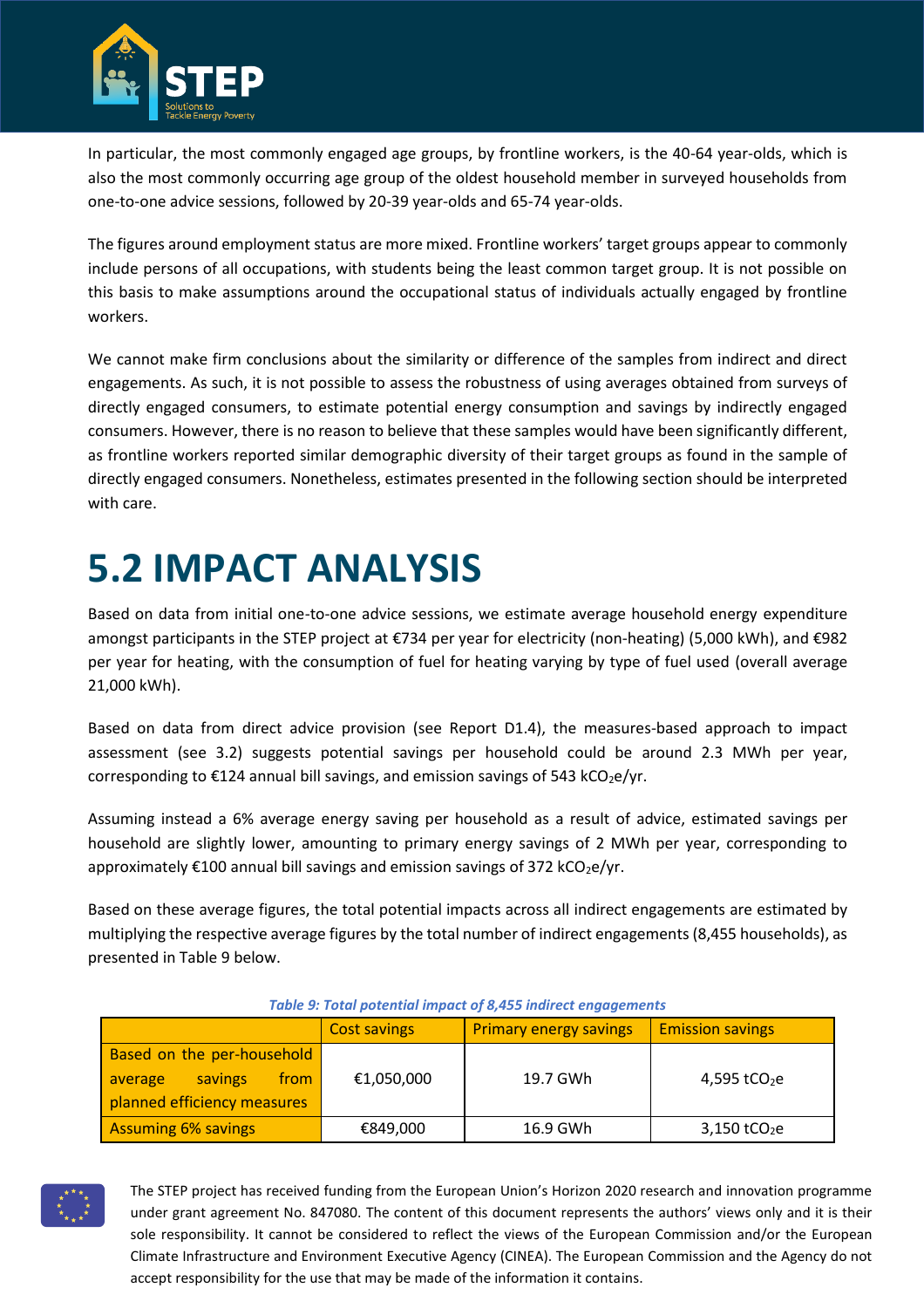

# <span id="page-15-0"></span>**6. CONTEXTUALISING PROJECT IMPACTS**

As previously discussed, and elaborated in other STEP project reports, the COVID-19 pandemic impacted the delivery of the STEP project, and significantly changed the social context within which STEP partners operated. At a time of increased energy consumption in homes due to national lockdowns, advice on how to manage energy consumption and costs and measures to reduce energy consumption has become all the more important to support vulnerable households. This is only further exacerbated by the ongoing energy price crisis and the impacts of Russia's invasion of Ukraine on global oil and gas prices, which ultimately will push more households into energy poverty.

Insights from the UK clearly illustrate the added strain caused by COVID-induced lockdowns leading to increased domestic energy consumption, due to people spending more time at home. While no equivalent data was identified from other partner countries, the impacts of the COVID-19 pandemic were felt across Europe (and the world), and will have impacted households, and household energy consumption, in particular, in all countries, and based on STEP partners' experiences on the ground, this is understood to be reflective of the situation across all partner countries. In 2020, the UK saw a 2.3% increase in domestic energy consumption overall, which included a 4% increase in the consumption of electricity and a 2% increase in the consumption of gas<sup>14</sup>. This occurred despite warmer weather, which is usually associated with lower energy demand. Thus, when corrected for annual average temperature, domestic energy demand is estimated to have increased by 6%<sup>15</sup>. This was caused by increased cooking at home, with the number of meals eaten at home increasing by 38%; working from home and the need for people to charge their laptops and monitors; children being out of school; and the direct impact of people watching more live programming, and the indirect effects of this – such as having the lights on and making tea<sup>16</sup>. Collectively, this pushed the share of electricity demand accounted for by domestic users from 30% in 2019 to 32.7% in 2020 $^{17}$ .

It is possible that the substantially higher average energy consumption per household found in the STEP data, than the averages used in the initial target setting exercises for the project, is partially a reflection of this increase in energy demand as a consequence of COVID lockdowns.

Increased energy demand induced by lockdowns has had implications for those already living in energy poverty, in addition to pushing more households into energy poverty. In the UK, the Energy and Climate

<sup>&</sup>lt;sup>17</sup> DUKES 2020. Digest of UK Energy Statistics Annual data for the UK, 2020, DUKES 2021 Chapters 1 to 7 (publishing.service.gov.uk)



The STEP project has received funding from the European Union's Horizon 2020 research and innovation programme under grant agreement No. 847080. The content of this document represents the authors' views only and it is their sole responsibility. It cannot be considered to reflect the views of the European Commission and/or the European Climate Infrastructure and Environment Executive Agency (CINEA). The European Commission and the Agency do not accept responsibility for the use that may be made of the information it contains.

<sup>&</sup>lt;sup>14</sup> BEIS, 2021. Energy Consumption in the UK (ECUK) 1970 to 2020. Energy Consumption in the UK 2021 (publishing.service.gov.uk)

<sup>15</sup> DUKES 2020. Digest of UK Energy Statistics Annual data for the UK, 2020, DUKES 2021 Chapters 1 to 7 (publishing.service.gov.uk)

<sup>&</sup>lt;sup>16</sup> E.On, 2021. E.on's review of consumer demand increasing. How lockdown affects electricity usage at home | E.ON (eonenergy.com)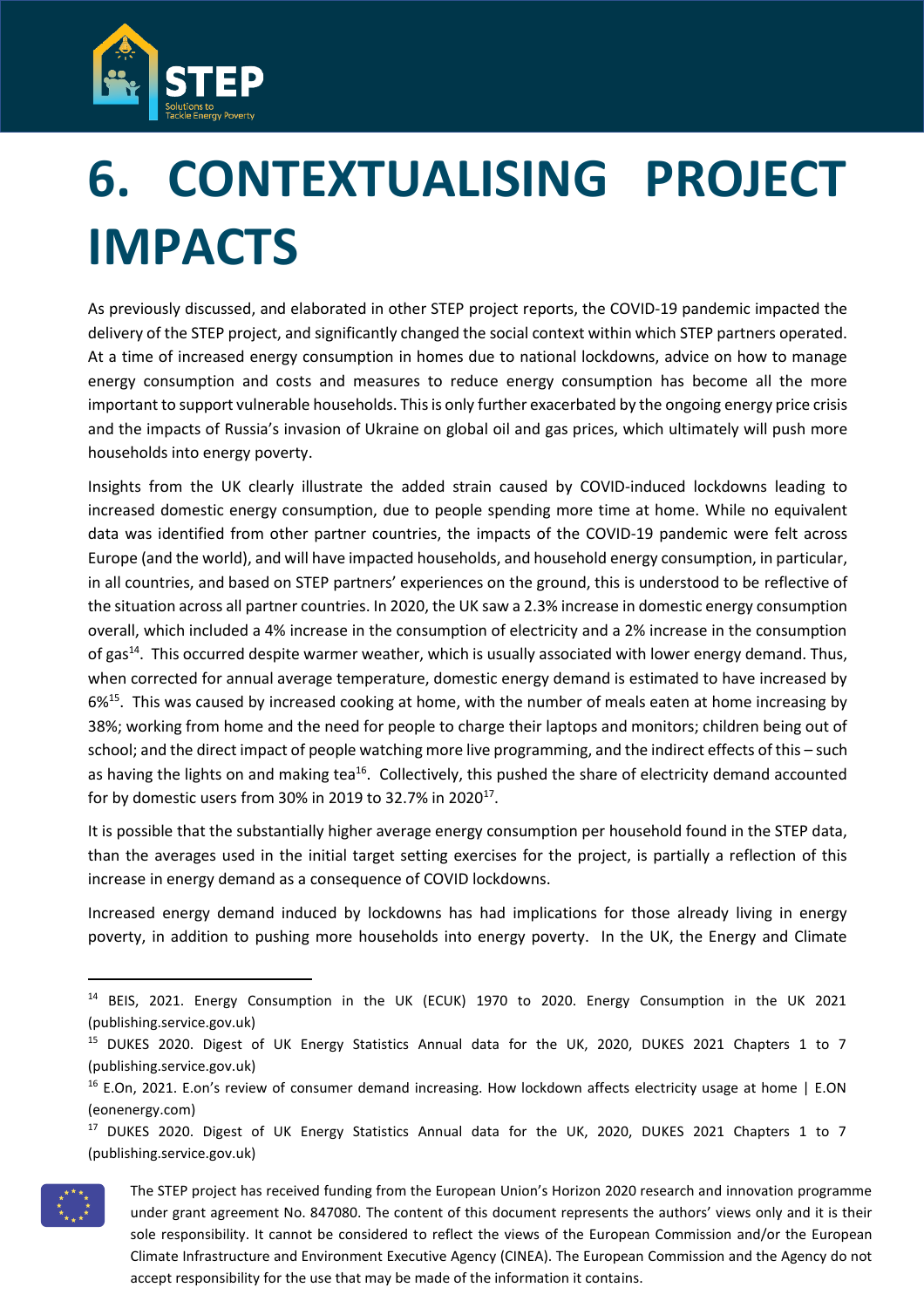

Intelligence Unit estimated that lockdowns in the spring (March and April) resulted in households spending an average of £34 more on energy per month than usual, and that this would rise in the winter, with poorly insulated households paying £50 more in the winter months than those living in better-insulated buildings $^{18}$ . While the proportion of UK households in energy poverty remained similar between 2019 to 2020, seeing a slight decrease from 13.4% to 13.2%<sup>19</sup>, this may be affected by households receiving fuel assistance: the Fuel Bank Foundation reported in 2021 that, since the outbreak of the pandemic, like-for-like Fuel Bank need increased nationally by 23%, and that deprived areas saw a huge increase in demand, with some local areas seeing a 300% increase in fuel bank need. Of the people who reached out for support, the Fuel Bank Foundation found that 89% of them were struggling to top up their prepayment gas/electricity meters and, when surveyed, 82% said that national lockdowns made them concerned about running out of money to pay for energy<sup>20</sup>.

<sup>&</sup>lt;sup>20</sup> Fuel Bank Foundation, 2022. Fuel crisis report. Fuel-Bank-Whitepaper-FINAL.pdf (fuelbankfoundation.org)



The STEP project has received funding from the European Union's Horizon 2020 research and innovation programme under grant agreement No. 847080. The content of this document represents the authors' views only and it is their sole responsibility. It cannot be considered to reflect the views of the European Commission and/or the European Climate Infrastructure and Environment Executive Agency (CINEA). The European Commission and the Agency do not accept responsibility for the use that may be made of the information it contains.

<sup>18</sup> Energy and Climate Intelligence Unit, 2020. Lockdown in Leaky Homes. ECIU\_Leaky\_Homes\_Lockdown.pdf (edcdn.com) <sup>19</sup> BEIS, 2022. Annual Fuel Poverty Statistics in England, 2022 (2020 data). Annual Fuel Poverty Statistics LILEE Report 2022 (2020 data) (publishing.service.gov.uk)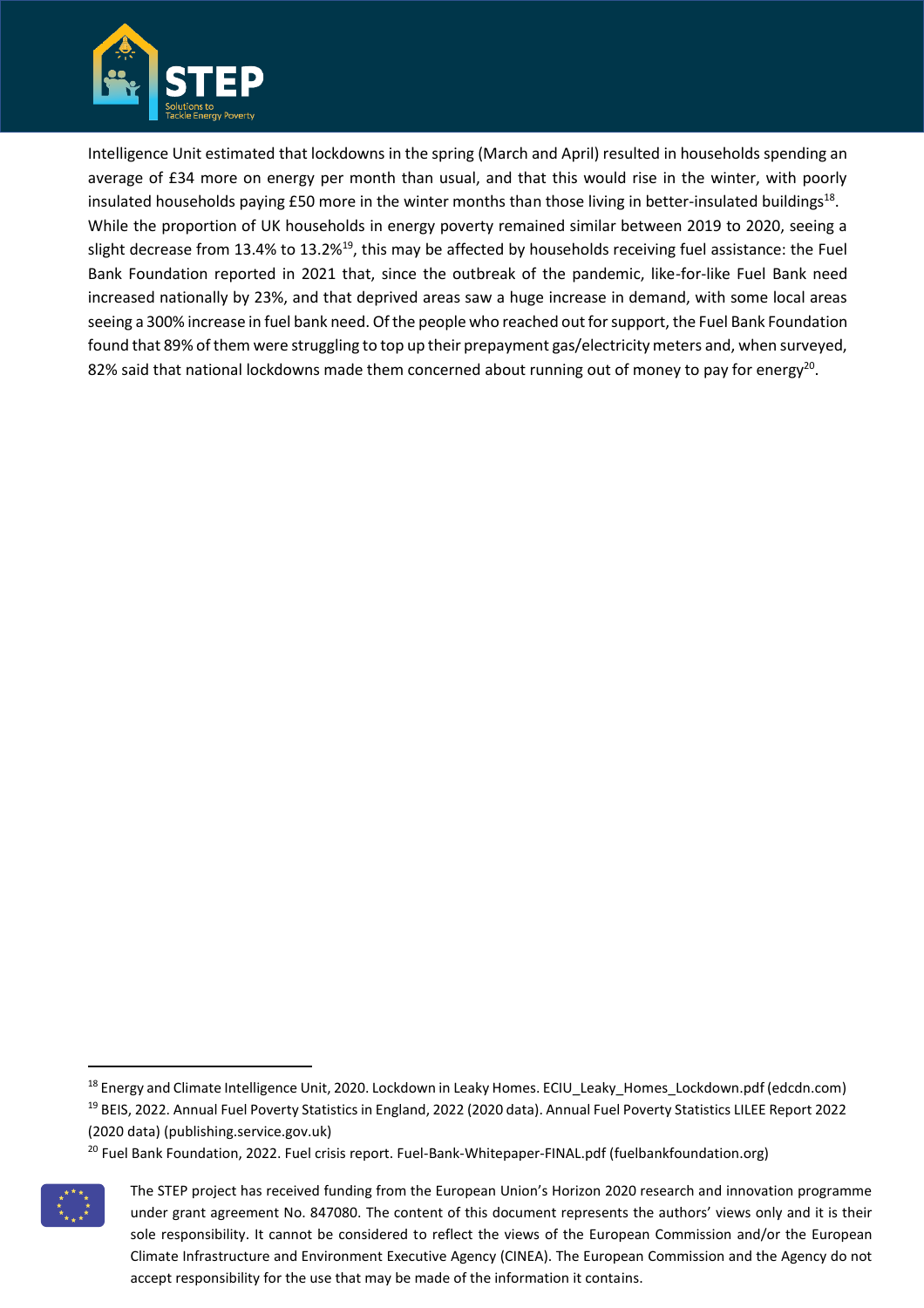

# <span id="page-17-0"></span>**7. CONCLUSIONS**

Through the STEP project, a total of 8,455 consumers were engaged through indirect contact as part of the STEP collaboration with frontline workers.

It is estimated that these advice activities could lead to energy savings of between 16.9 and 19.7 GWh per year, corresponding to annual cost savings of between €849,000 and €1,050,000, and saving between 3,150 and  $4,595$  tCO<sub>2</sub>e per year.

It is possible that this overestimates actual impact achieved through indirect advice. This is because the estimate is based on average potential savings estimated based on direct advice activities delivered by consortium partners. Meanwhile, frontline workers may have had less experience in delivering energy advice, and less time to devote to energy advice during engagement with clients, compared to advice-centred activities led by consortium partners. Nonetheless, the impact of frontline worker collaboration cannot be overstated, as this approach to engagement of consumerssignificantly increased the reach of the STEP project. Moreover, it is likely that frontline workers reach consumers who may not otherwise seek out or be targeted for energy advice. It is widely acknowledged that vulnerable citizens are difficult to reach out to and engage, so being able to collaborate with organisations interacting with vulnerable households can play an important role in providing energy saving advice to vulnerable consumers. In some cases, frontline workers may also be more trusted than an energy/consumer advice organisation, particularly where frontline workers have regular interaction with the same clients over time<sup>21</sup>. While the impacts of the advice provided by frontline workers cannot be precisely measured and quantified, it is clear that the engagement, under STEP, with frontline workers, successfully increased the numbers of consumers reached.

Notably, the COVID-19 pandemic affected the ability of frontline workers to engage with their clients face to face, and organisations had to devote substantial resources to implement changes to their working practices. This, together with a higher-than-normal proportion of frontline workers not able to work due to either suffering COVID or having to self-isolate, had an impact on numbers of clients reached. It may therefore be expected that outside pandemic conditions, collaboration with frontline workers would result in considerably higher numbers of clients receiving advice.

In total, across both indirect and direct engagements, advice provided through the STEP project is estimated to have achieved primary energy savings of between 32.9 and 38.4 GWh (target 17.78 GWh), and between 6,100 and 8,970 tCO<sub>2</sub>eq emission savings (target: 2,869 tCO<sub>2</sub>eq), significantly exceeded the project targets.

Crucially, COVID lockdowns will have had an impact on consumers' energy bills, and increased energy poverty (aggravating the impacts for those already living in energy poverty, and pushing previously non energy poor households into energy poverty as a result). While the STEP project aimed to deliver overall energy savings, it is likely that energy savings achieved by participants as a result of advice provided by STEP partners (see 5.2) were actually (partially) off-setting an overall increase in energy use during the pandemic, rather than resulting

 $21$  A recurring challenge for energy poverty action and research is the need for trusted agents when reaching out to an engaging with vulnerable and hard to reach groups (Mould, R.; Baker, K., 2017. Documenting fuel poverty from the householders' perspective. Energy Research & Social Science, Vol. 31).



The STEP project has received funding from the European Union's Horizon 2020 research and innovation programme under grant agreement No. 847080. The content of this document represents the authors' views only and it is their sole responsibility. It cannot be considered to reflect the views of the European Commission and/or the European Climate Infrastructure and Environment Executive Agency (CINEA). The European Commission and the Agency do not accept responsibility for the use that may be made of the information it contains.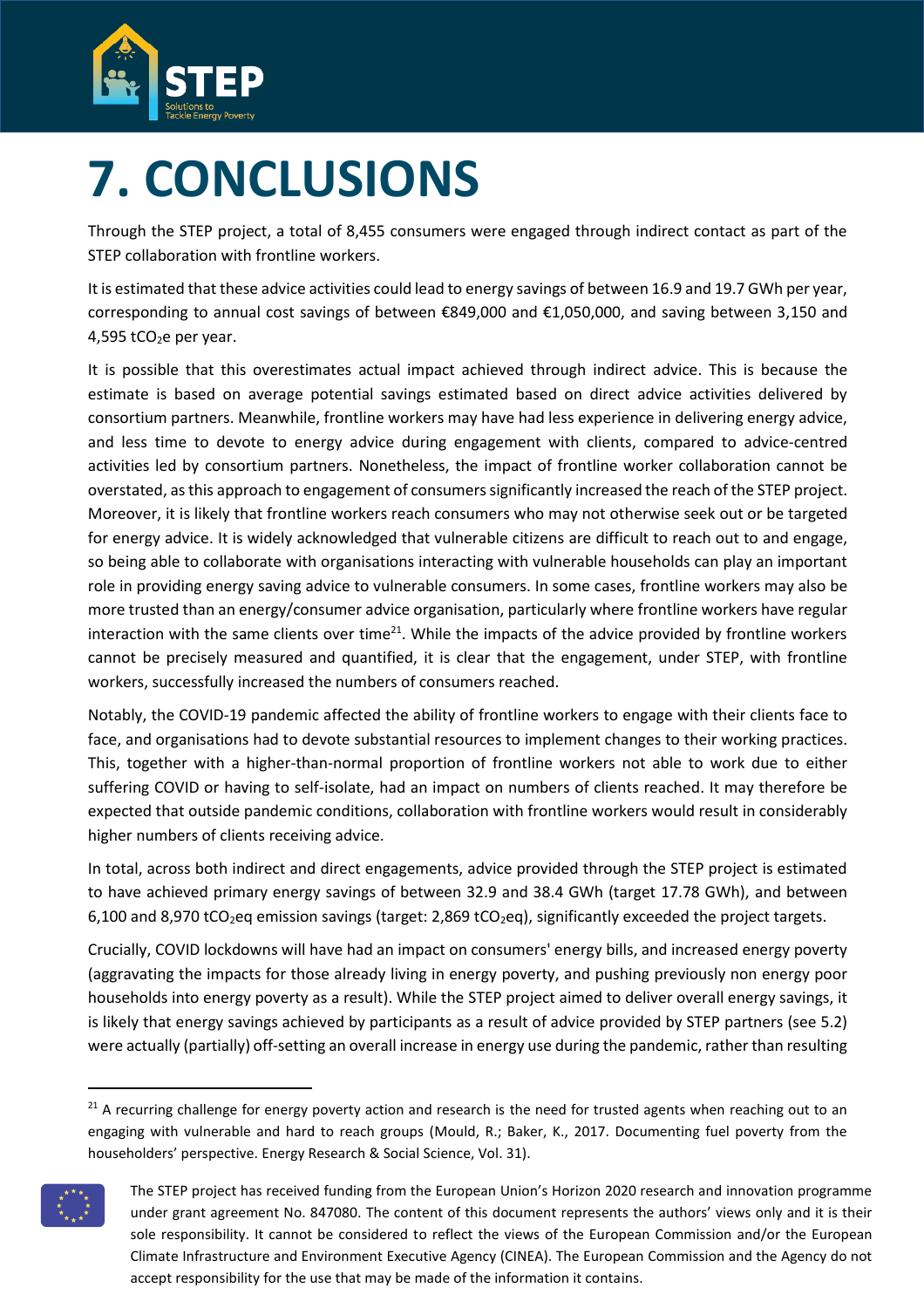

in net savings. Importantly, this does not diminish the benefits, that energy savings, achieved as a result of advice sessions, may have had for participating households, in terms of comfort and cost savings, even if these were mainly offsetting an increased demand, rather than delivering absolute savings compared to prepandemic and pre-crisis levels. With the lack of follow up surveys, the team have been unable to quantify this, however.

With many people still spending more time in their homes, compared to before the COVID pandemic, and with the ongoing energy price crisis, energy efficiency and energy saving advice remains as important as ever, to support households in managing energy consumption, both from cost, energy supply, and environmental perspectives. However, advice provision cannot stand alone, and must go hand in hand with financial support programmes and policies to enable and encourage energy efficiency improvements, and to support those most vulnerable and in energy poverty.